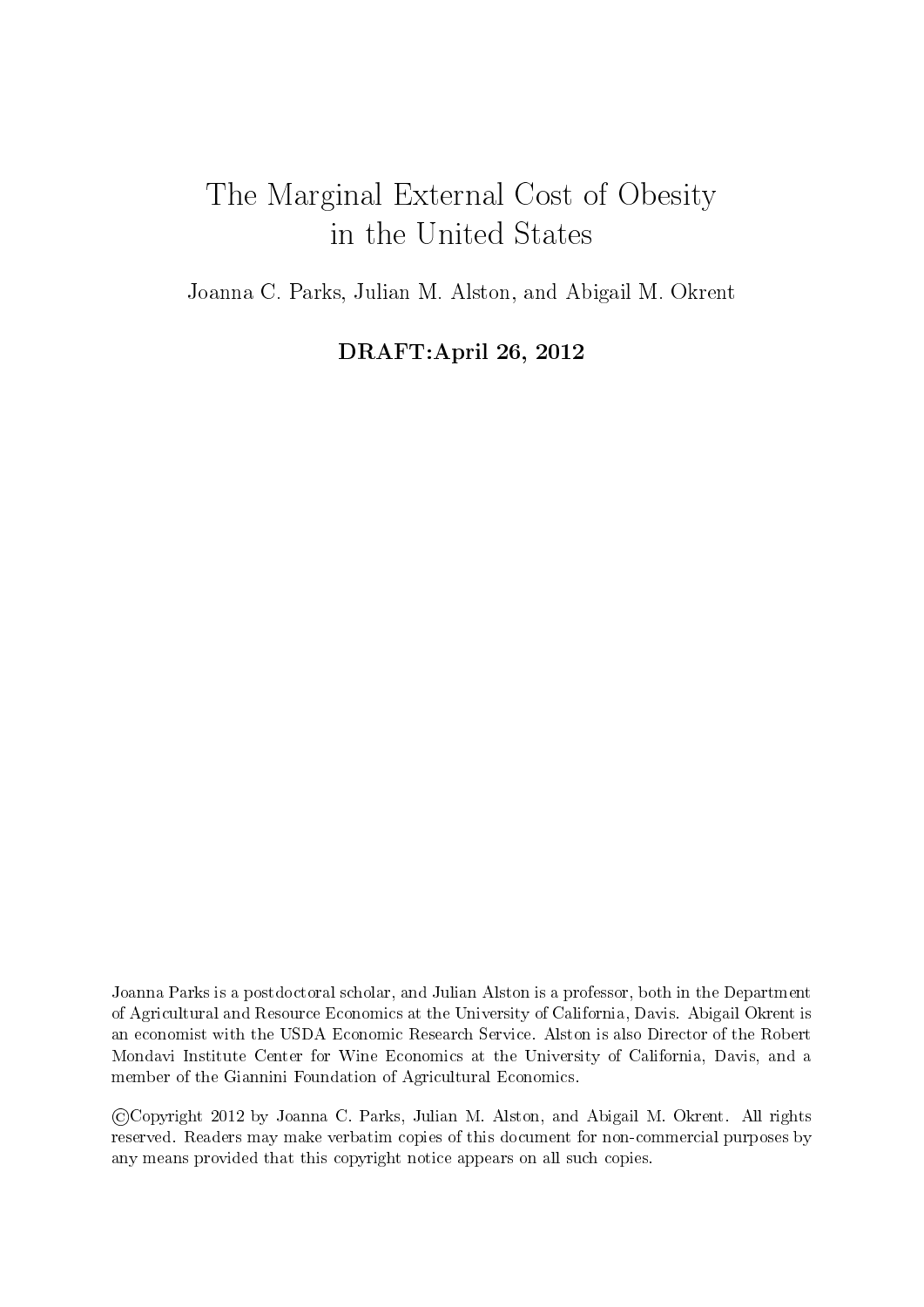### The Marginal External Cost of Obesity in the United States

#### Joanna C. Parks, Julian M. Alston, and Abigail M. Okrent

#### Abstract

Over the past fve decades in the United States both total medical expenditures and the proportion of medical expenditures fnanced with public funds have increased signifcantly. A substantial increase in the prevalence of obesity has contributed to this growth. In this study we measure the external cost of obesity, in the form of publicly funded health-care expenditures, and how this cost changes when the distribution of obesity in the population changes. We use a continuous measure of obesity, BMI, rather than discrete weight categories to represent the distribution of obesity and changes in it. We predict that a 1-unit increase in BMI for every adult in the United States would increase annual public medical expenditures by \$32.6 billion. This estimated excess public cost equates to an average marginal cost of \$147 per year per adult for a one unit change in BMI for each adult in the United States population. Separately, we estimate that if every U.S. adult who is now obese (BMI  $\geq$  30) had a BMI of 25 instead, annual public medical expenditures would decline by \$126 billion (in constant 2008\$), or 12.5% of annual public medical expenditures in 2008. Assuming a socially optimal BMI of no more than 25, we estimate that the prevalence of obesity in 2008 resulted in a deadweight loss of \$152.0 billion in 2008.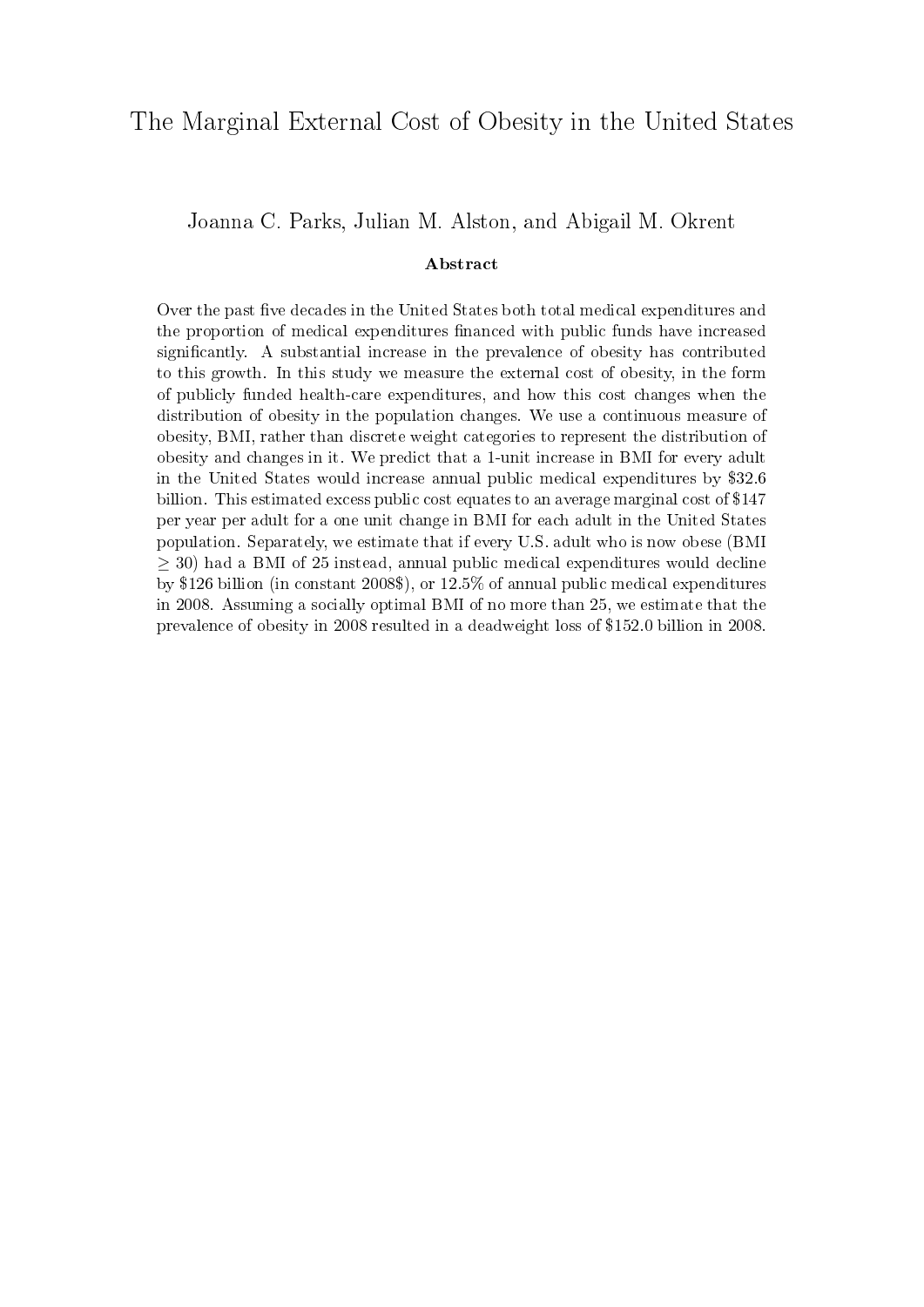#### 1. Introduction

Over the past fve decades the prevalence of obesity in the United States has increased signifcantly. Between 1960 and 2010 the prevalence of obesity among adults in the United States increased from 13.4% to 35.9% (Ogden and [Carroll](#page-23-0) [2010;](#page-23-0) [Flegal](#page-22-0) et al. [2012\)](#page-22-0). Obesity is associated with increased risk of developing several chronic illnesses (e.g., diabetes, colon cancer, heart disease, stroke and so on), and increases in the direct costs of preventive, diagnostic, and treatment services associated with these chronic diseases (Wolf and [Colditz](#page-23-1) [1998;](#page-23-1) [Finkelstein](#page-22-1) et al. [2009;](#page-22-1) Cawley and [Meyerhoefer](#page-22-2) [2012\)](#page-22-2).

Among many other consequences of obesity, the increase in the prevalence of obesity has contributed to the growth in medical expenditures over the past ffty years. The additional costs are signifcant. [Finkelstein](#page-22-1) et al. [\(2009\)](#page-22-1) estimated that the increase in the prevalence of obesity in the United States accounted for 37% of the rise in infation-adjusted per capita health-care expenditures between 1998 and 2006. In addition, [Finkel](#page-22-1)[stein](#page-22-1) et al. [\(2009\)](#page-22-1), found that, across all payers, the obese spend \$1,429 more per year on medical services, or roughly 42% more than those of normal weight, and that Medicare and Medicaid fnanced more than half of the expenditures attributable to obesity. More recently, using instrumental variables techniques Cawley and [Meyerhoefer](#page-22-2) [\(2012\)](#page-22-2) estimated that the obese spend \$2,741 (in 2005\$) more per year on medical services and that obesity accounted for \$209.7 billion (in 2008\$) or 20.6% of total medical expenditures in 2008.

Policymakers and public health officials have cited these increased costs as rationales for policies aimed at reducing the prevalence of obesity (e.g., White House Task Force 2010, [Levi](#page-23-2) et al. [2010\)](#page-23-2), but an economic justification for market intervention requires more stringent criteria (e.g., see [Freebairn](#page-22-3) [2010,](#page-22-3) [Bhattacharya](#page-22-4) and Sood [2011\)](#page-22-4). Economic rationales for obesity policies could rest on the existence of externalities or other economic distortions that imply that obese individuals do not bear all of the costs of being obese. Little evidence exists as to whether obese individuals impose an externality on the non-obese through private health insurance, but externalities and associated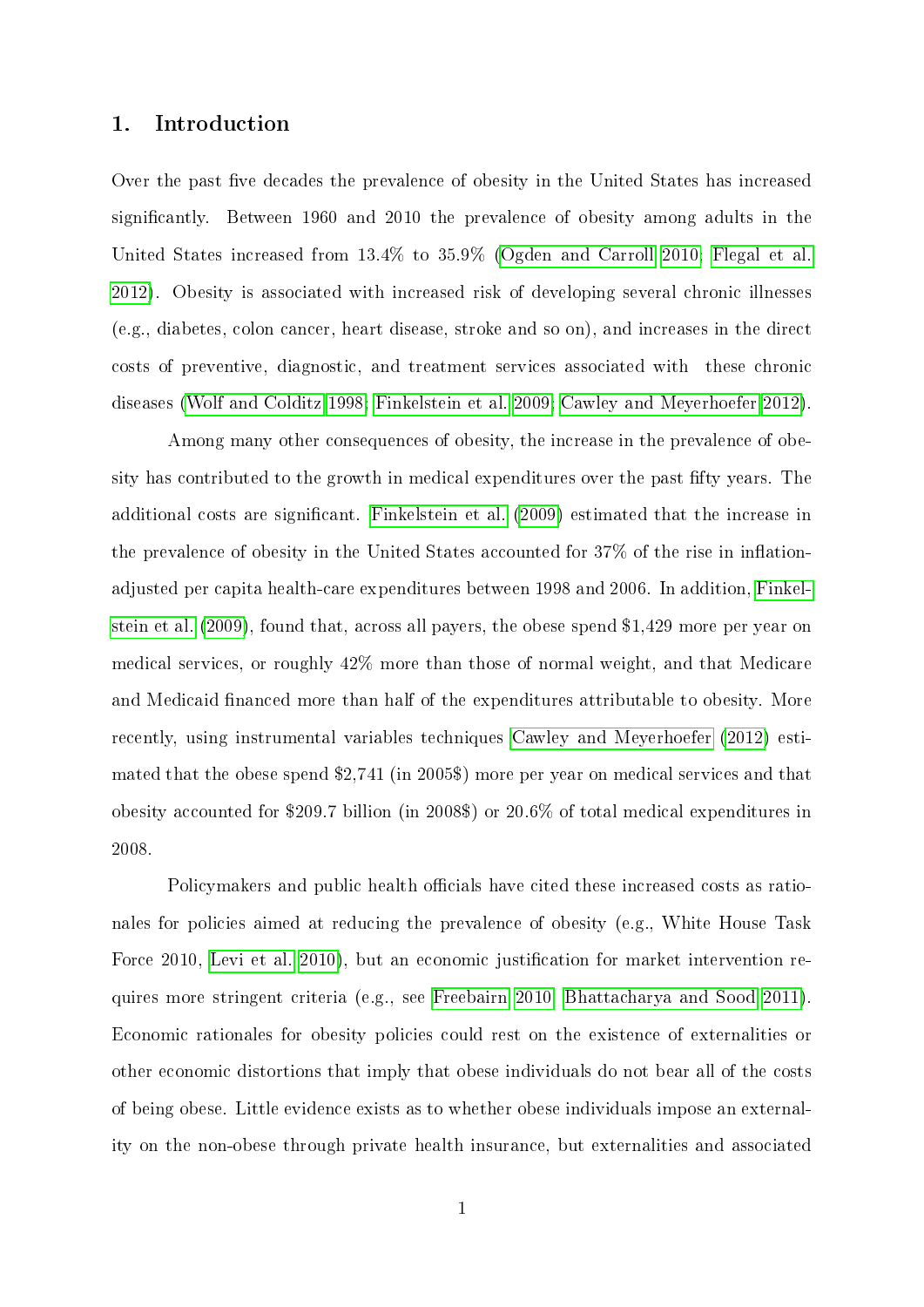deadweight losses may arise through publicly fnanced health insurance or other public medical expenditures that offset private health-care costs that would otherwise be borne by individuals, such as expenditures through Medicare and Medicaid. In the frst section of the paper, we review the somewhat terse literature on whether obesity is associated with externalities. We propose that a measure of the marginal increase in public-health expenditure associated with a change in obesity prevalence is a useful first-order estimate of both the marginal external cost and the marginal excess burden on the economy, or deadweight loss, arising from excess weight among the population.

The main contribution of this paper is to estimate the marginal increase in publichealth expenditure associated with a change in obesity prevalence, which is of interest in its own right as well as providing information about net social costs. Our approach difers from those used in previous studies in several ways, which we argue enhance the value of our measures. Previous studies that quantified the public health-care costs associated with obesity estimated discrete health-care costs associated with a particular obesity category (i.e., overweight, obese, morbidly obese) using self-reported measures of height, weight, and BMI. This approach will be inaccurate if the public health-care costs associated with obesity vary within each obesity category, individuals misreport their BMI, or both.

In this study, using continuous BMI rather than discrete categories of obesity, we measure the external or publicly funded cost of obesity and estimate the deadweight loss  $(DWL)$  associated with the current prevalence of obesity.<sup>[1](#page-3-0)</sup> To our knowledge, we are the first researchers to quantify and estimate the DWL associated with excess obesity and publicly funded health-care. We find that the expected increase in public medical expenditures for an increase in obesity depends on the degree of obesity, and that the

<span id="page-3-0"></span><sup>&</sup>lt;sup>1</sup>BMI is defined as the ratio of weight (kg) to height-squared  $(m^2)$ . The medical community has broadly recognized that BMI poorly measures an individual's fat content (adiposity) (Garn, [Leonard,](#page-23-3) and [Hawthorne](#page-23-3) [1986;](#page-23-3) [Smalley](#page-23-4) et al. [1990;](#page-23-4) [Gallagher](#page-22-5) et al. [1996;](#page-22-5) [Deurenberg](#page-22-6) [2001;](#page-22-6) [Frankenfeld](#page-22-7) and [Becker](#page-22-7) [2001;](#page-22-7) Parks, [Smith,](#page-23-5) and Alston [2011;](#page-23-5) [Prentice](#page-23-6) [2001\)](#page-23-6). However, because weight and height are easily and cheaply measured, BMI is a popular gauge of adiposity and overall health "even though it is as much a measure of Lean Body Mass as it is a measure of fatness or obesity" (Garn, [Leonard,](#page-23-3) and [Hawthorne](#page-23-3) [1986,](#page-23-3) p. 997). As a result, the association between obesity and adverse health outcomes is often represented as the association between BMI and health outcomes.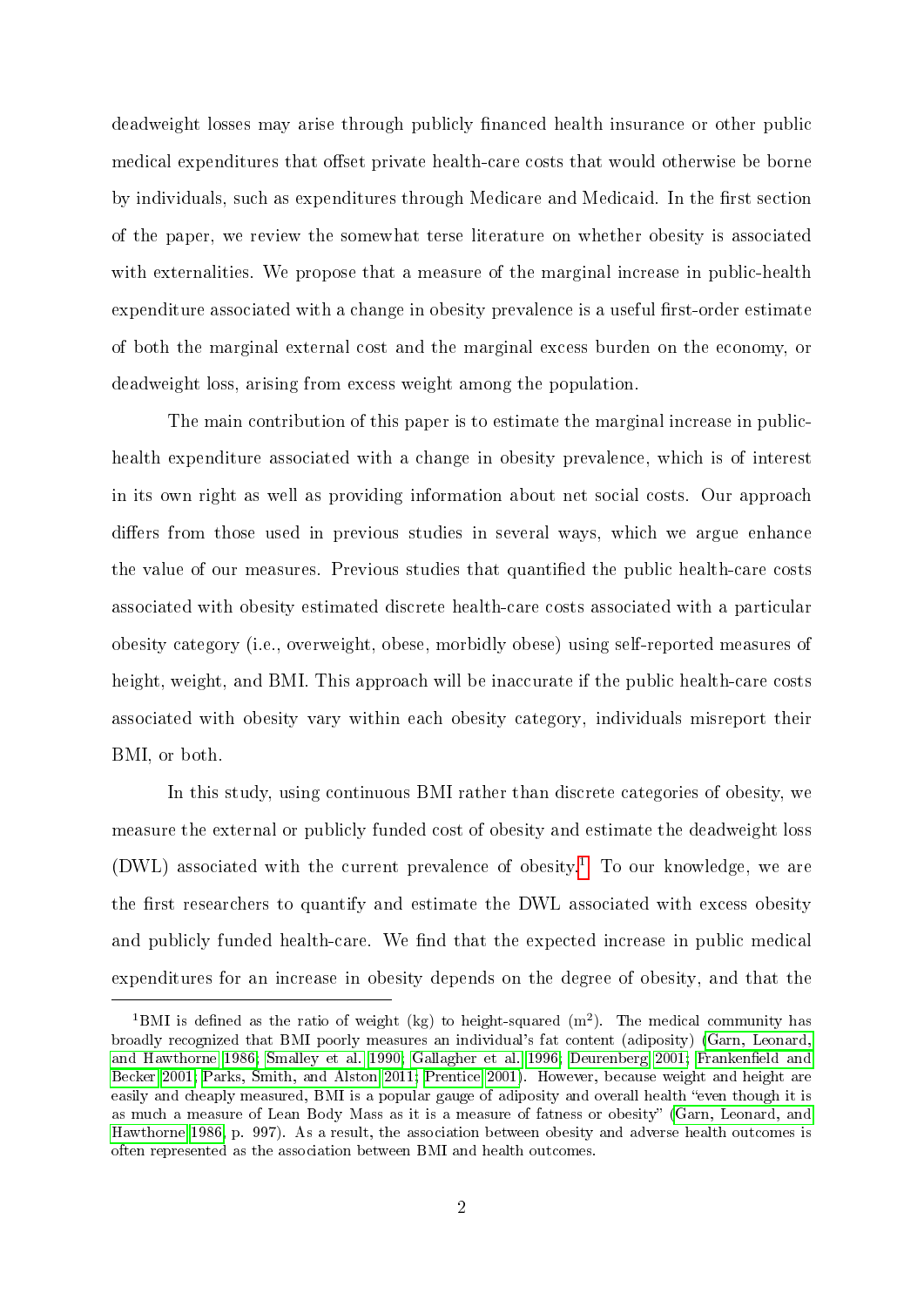change in public medical costs for a one-unit change in BMI—the marginal external cost of obesity-also varies with BMI.[2](#page-4-0) Consequently, as we also demonstrate, the estimated fraction of public medical expenditures attributable to obesity, and thus the public cost of obesity, is sensitive to the defnition of the counterfactual weight scenario used in the calculation-the ideal weight or BMI we assume obese individuals would have in the counterfactual scenario. We also control for smoking status, which some previous estimates have not taken into account, an omission that may have biased the estimated efects of obesity on health expenditures.

We estimate that a 1-unit increase in BMI for every adult in the United States would increase annual public medical expenditures (i.e., direct medical costs) by \$32.6 billion; an average marginal cost of \$147 per year per unit of BMI for each adult in the United States. We further estimate that if every adult who is currently obese (BMI  $\geq$  30) had a BMI of 25 instead, then annual public medical expenditures would be reduced by \$126.0 billion (in constant 2008\$). This estimate implies that obesity accounted for 12.5% of annual public medical expenditures in 2008. Assuming that a BMI of 25 represents the social optimum in the sense that the marginal social beneft associated with behavior giving rise to obesity equals the marginal social cost, we predict that the prevalence of obesity in 2008 resulted in a net social cost, or deadweight loss of \$152.0 billion in 2008. Using data from the National Health Expenditure Accounts, [Finkelstein](#page-22-1) et al. [\(2009\)](#page-22-1) estimated that obesity accounted for \$61.8 million in Medicaid and Medicare, the two largest components of public medical expenditures (see Exhibit 4 in [Finkelstein](#page-22-1) et [al.](#page-22-1) [2009\)](#page-22-1). Our estimates imply a signifcantly larger publicly fnanced cost of obesity mainly because we allow for non-linearities in the relationship between BMI and medical expenditures.

<span id="page-4-0"></span><sup>&</sup>lt;sup>2</sup>Public medical care costs differ substantially among obese individuals (BMI  $\geq$  30) even within a relatively close range (e.g., between an individual with a BMI of 30 and an individual with a BMI of 34).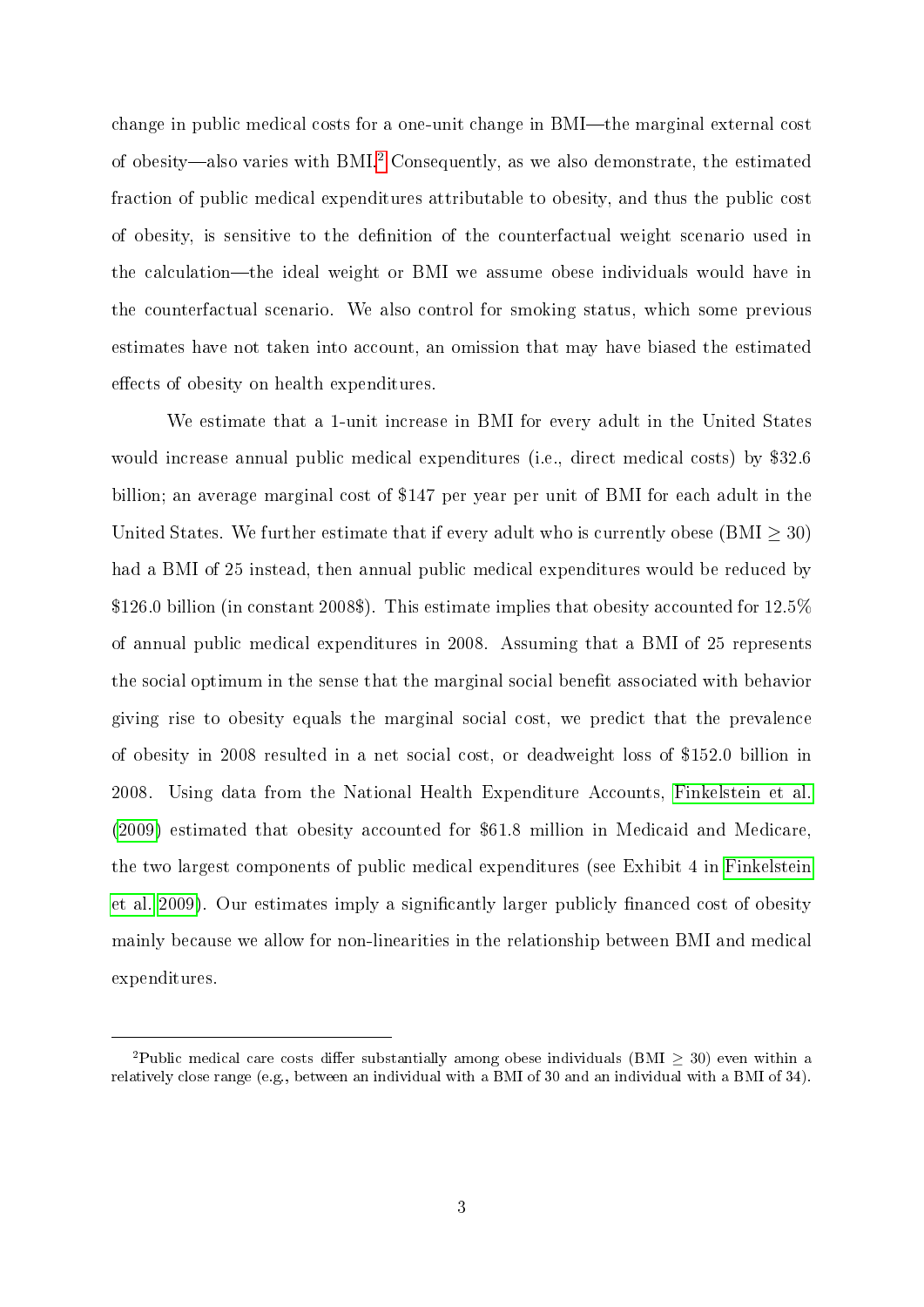#### 2. Background and Motivation

Total medical expenditures have steadily increased over the past 50 years, reaching \$2.5 trillion in 2009, nearly 18 percent of gross domestic product (GDP) in that year [\(Centers](#page-22-8) for [Medicare](#page-22-8) and Medicaid Services [2011\)](#page-22-8). As illustrated in Figure 1, publicly funded health-care expenditures have increased as a share of total medical expenditures (measured in constant 2008\$) since the Social Security Act of 1965 created the Medicare and Medicaid programs. Federal, state and local funds fnanced 44% of total healthcare expenditures in 2009, and represented  $48\%$  (= 2,468.3/5,144.0) of total government expenditures. In 2008, publicly funded medical expenditures totaled \$1,010.8 billion (in constant 2008\$) (Centers for Medicare and Medicaid Services 2011, Office of Management and Budget 2010, p. 343 ).

[Figure 1. Public Share of Total U.S. Medical Expenditures, 1960-2009]

#### 2.1 Rationales for Intervention

As Figure 2 illustrates, the obese incur higher medical costs than those classifed as being of normal weight (with a BMI of 18.5-25) or overweight (with a BMI of 25-30).[3](#page-5-0) The existence of large social costs of obesity alone does not justify an intervention by the government [\(Philipson](#page-23-7) and Posner [2003;](#page-23-7) [Cawley](#page-22-9) [2004\)](#page-22-9). Economic rationales for policies aimed at reducing obesity could rest on the existence of externalities or other economic distortions that imply obese individuals do not bear all of the costs of being obese. For instance, hospitals need special equipment to accommodate heavier people. Unless hospitals charge prices for services that refect individual costs, all patients will face higher prices for medical procedures to compensate for the costs of the special equipment, and these costs will be shared without compensation. Health-care systems that pool costs, both through private insurance and through Medicare and Medicaid, have the greatest potential for externalities. However, such cost pooling alone might not involve signifcant

<span id="page-5-0"></span><sup>&</sup>lt;sup>3</sup>Individuals classified as Obese I, II, and III have BMIs of 30–35, 35–40, and  $\geq$ 40, respectively.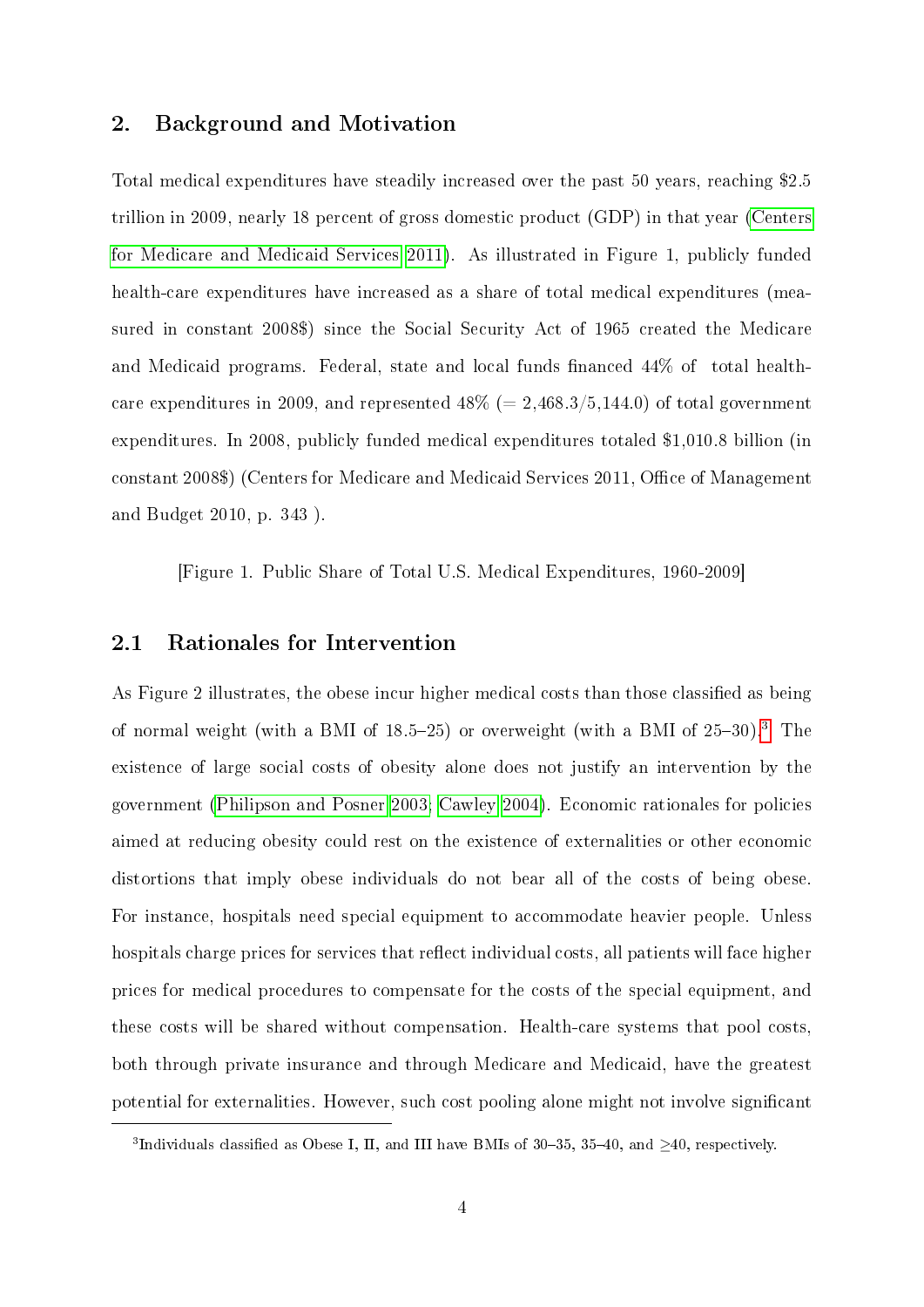distortions in behavior or in total costs of obesity, and therefore it might not justify intervention by the government on economic efficiency grounds.

#### [Figure 2. Annual Medical Expenditures by Weight Category, MEPS 2007-2008]

To date, the evidence for the existence of externalities caused by obesity has been mixed. Cawley and [Meyerhoefer](#page-22-2) [\(2012\)](#page-22-2) found evidence that obesity imposes externalities on individuals in private and public insurance pools, raising third-party medical expenditures by \$2,418 per year (in 2005\$), accounting for 88% of the efect of obesity on total annual medical expenditures per person (\$2,741). Conversely, however, [Bhattacharya](#page-22-4) and [Sood](#page-22-4) [\(2011\)](#page-22-4) found little evidence of moral hazard in the market for health insurance, whereby the pooling of the costs of obesity may motivate changes in behavior that result in greater social costs of obesity. Furthermore, [Bhattacharya](#page-22-4) and Sood [\(2011\)](#page-22-4) found that employers pass on the incremental health-care costs associated with obesity to obese workers that have employer-sponsored health insurance by decreasing their cash wages.

[Freebairn](#page-22-3) [\(2010\)](#page-22-3) proposed two other sources of spillover efects of obesity that could justify government intervention. First, the government pays for some health-care costs, and the use of general taxation measures to raise revenues to fnance such expenditures entails deadweight losses (mainly from distortions in the labor market) such that the marginal social cost per dollar of government spending is greater than one dollar. Ballard and [Fullerton](#page-22-10) [\(1992\)](#page-22-10) estimated the marginal social cost of public funds in the United States as either \$1.07 and \$1.25 depending on whether compensation is assumed. Therefore, an obesity externality exists when public funds pay for the higher costs of medical care associated with obesity, even in the absence of "moral hazard" whereby the subsidy induces individuals to gain weight. Second, the obese are less productive than lean people, and lose more days to illness, and consequently they contribute less in income taxation to the total pool of government revenue available for spending on public goods. For the most part the analysis that follows sets aside these other sources of spillover efects and focuses on the more conventional form of externality.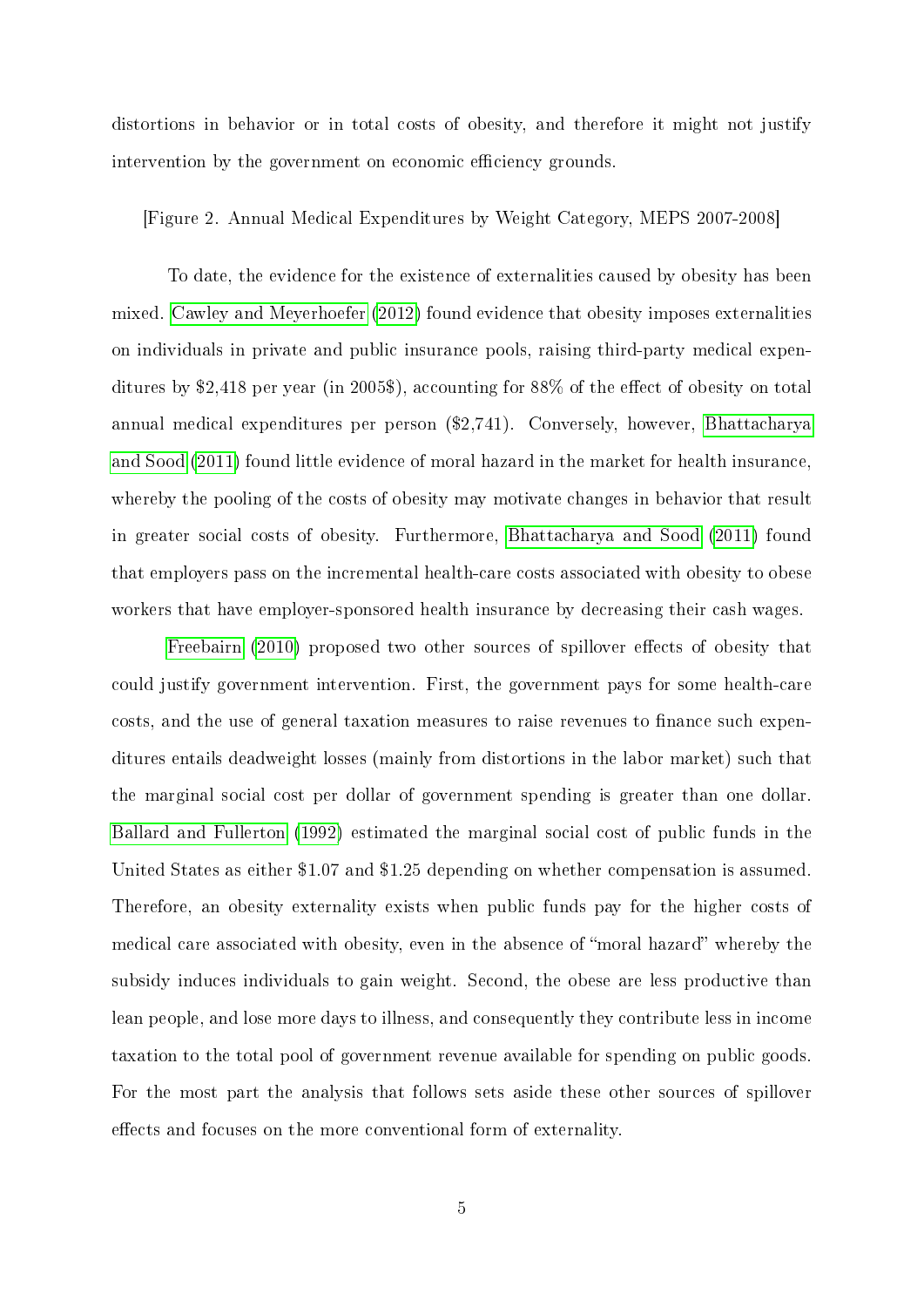#### 2.2 Costs of Obesity for a Representative Individual

Figure 3 illustrates the marginal external cost (MEC) or externality that arises when the marginal private cost (MPC) of obesity difers from the marginal social cost (MSC), as happens when public funds pay for a portion of the medical costs attributable to obesity. The MSC of obesity is the expected change in total medical expenditures (private expenditures plus public expenditures) plus the change in total private non-pecuniary costs for a one-unit increase in obesity at given degree of obesity. In this analysis we can think of obesity as measured by body weight or BMI. Since public medical expenditures represent the diference between total and private costs, the public medical expenditures associated with obesity can be used as a measure of the external costs of obesity; albeit a lower-bound measure if obesity entails any other negative externalities of the types mentioned by [Freebairn](#page-22-3) [\(2010\)](#page-22-3) and others (e.g., [Trogdon](#page-23-8) et al. [2008\)](#page-23-8).

[Figure 3. Marginal Social Costs and Marginal Private Costs of Obesity]

Individuals perceive a marginal private cost of P and society pays a marginal social cost of P', with the difference  $(MEC(Q) = P' - P = e)$  borne by taxpayers. As shown in Figure 3, presuming some response by individuals to the shifted incidence of the costs compared with a world with  $MEC = 0$ , the fact that some costs are borne by others results in additional obesity (i.e., Q rather than  $Q^*$ ). The associated total external cost (EC) for this individual is represented by the trapezoidal area,  $B + C$ , of which area C represents the additional amount of public expenditure incurred because the individual has obesity Q rather than  $Q^*$ . This additional external cost (i.e., additional public health-care cost) can be measured as

Area 
$$
C = EC(Q) - EC(Q^*) \approx e(Q - Q^*) - 0.5(e - e^*)(Q - Q^*),
$$
 (1)

where  $MEC(Q^*) = e^*$  is the external cost at the socially optimal weight.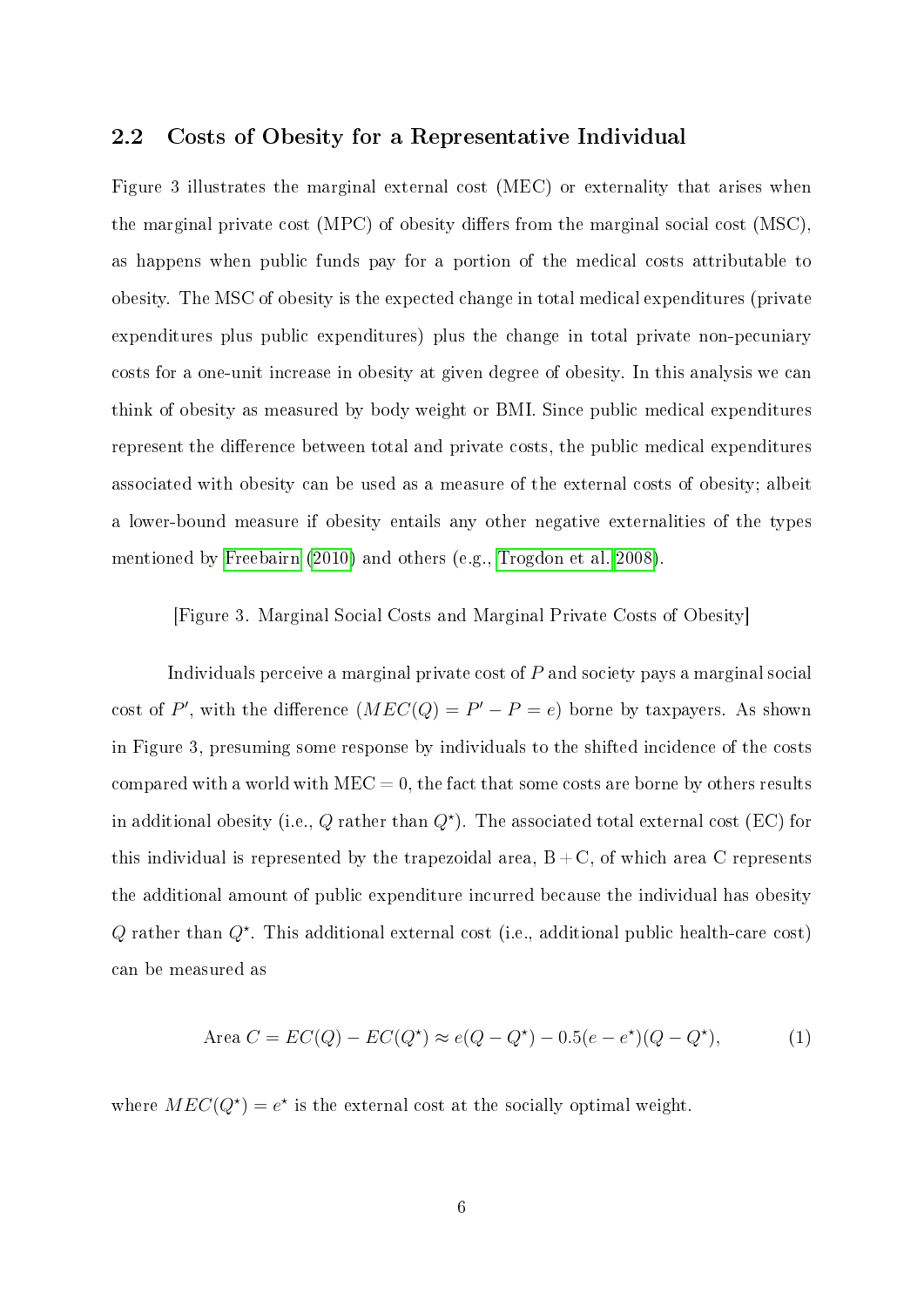The corresponding deadweight loss (DWL) associated with obesity prevalence  $Q$ is represented by the triangle, A, which has an area equal to

Area 
$$
A = DWL \approx 0.5(P' - P)(Q - Q^*) = 0.5 e(Q - Q^*)
$$
. (2)

As can be seen in Figure 3, at  $Q$  the marginal DWL for an increase in obesity is approximately equal to e, the corresponding  $MEC(Q)$ . The total excess external cost associated with excess obesity is the sum of area  $C$  over all individuals, and the total DWL is the sum of area A over all individuals.

#### 2.3 Previous Estimates

Several studies have attempted to quantify the fraction of medical expenditures attributable to obesity. Using the prevalence approach [Colditz](#page-22-11) [\(1992\)](#page-22-11) estimated a combined indirect and direct economic cost of obesity of \$39.3 billion in 1986. This translated to  $5.5\%$  of the total cost of illness in 1986. [Colditz](#page-22-11) [\(1992\)](#page-22-11) attributed the second-largest share of the total cost of obesity in 1986, \$11.3 billion, to non-insulin-dependent diabetes mellitus (i.e., type 2 diabetes). Wolf and [Colditz](#page-23-1) [\(1998\)](#page-23-1) estimated that obesity accounted for \$52 billion of the direct costs of health care in 1995 (or  $5.7\%$  of total health-care costs in the United States).

[Allison](#page-22-12) et al. [\(1999\)](#page-22-12) argued that the estimates of Wolf and [Colditz](#page-23-1) [\(1998\)](#page-23-1), and similar estimates based on the prevalence approach, overstate the actual direct costs of obesity because they do not account for the increased death rate among obese people. [Allison](#page-22-12) et al. [\(1999\)](#page-22-12) adjusted the costs for diferential mortality rates of obese and nonobese individuals and found costs attributable to obesity to be 25% lower over a lifetime, such that the estimate of direct health-care costs of obesity was closer to  $4.3\%$  of total health-care expenditures in the United States.

In estimating the health-care cost attributable to obesity it is important to take account of other risk factors that are correlated with obesity. For example, while sedentary lifestyles contribute to the prevalence of obesity, time spent in sedentary activities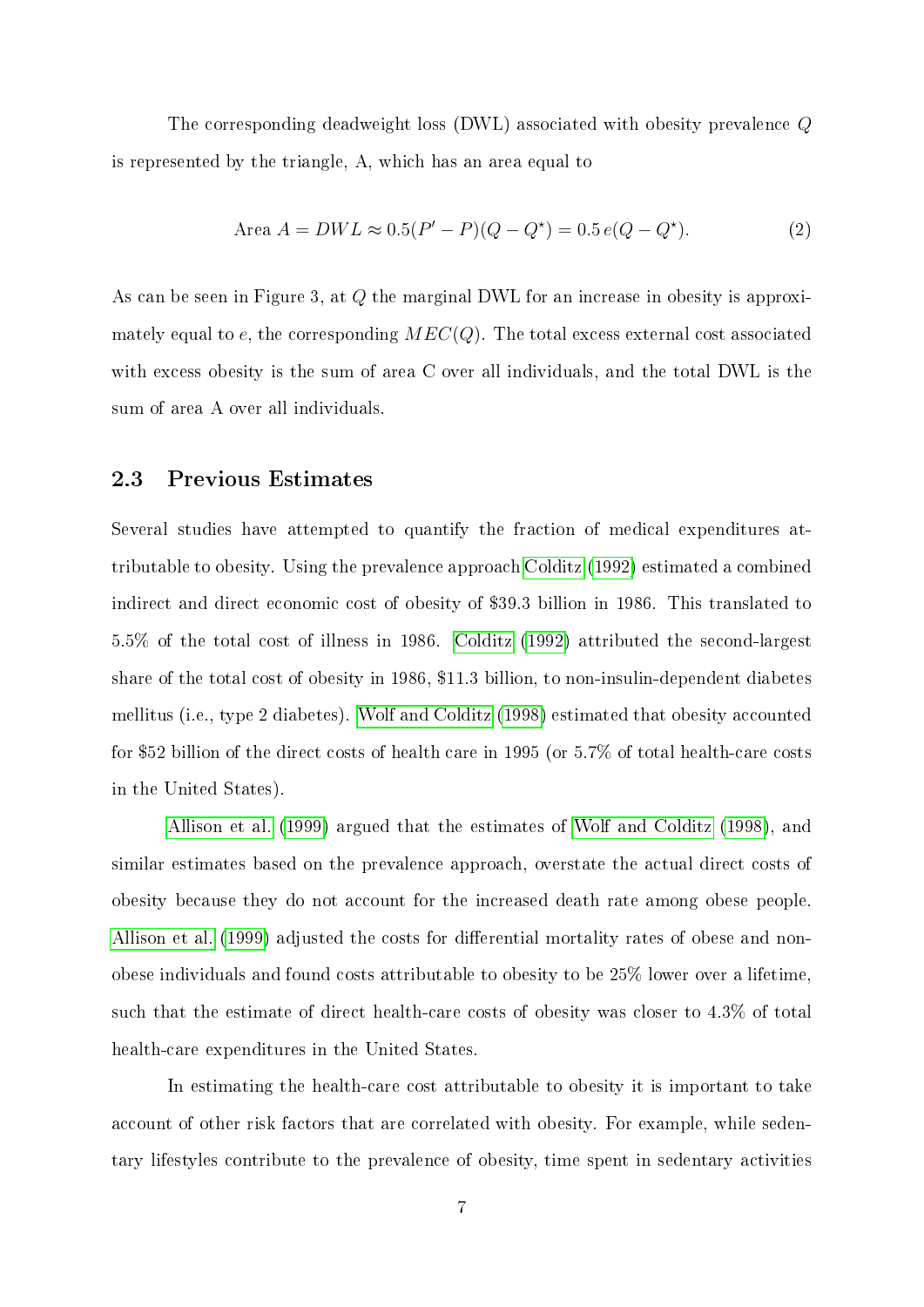represents an independent risk factor for cardiovascular disease, metabolic dysfunction, type two diabetes, and some cancers [\(Colditz](#page-22-13) [1999;](#page-22-13) [Tremblay](#page-23-9) et al. [2010\)](#page-23-9)[.4](#page-9-0)

Recent studies have used two- and four-part econometric models to estimate the health-care costs attributable to obesity by insurance type.<sup>5</sup> [Finkelstein,](#page-22-14) Fiebelkorn, and  $\text{Wang}$  [\(2003\)](#page-22-14) found that health-care expenditures attributable to overweight and obesity accounted for 9.1% of total annual U.S. medical expenditures in 1998 (\$51.5 billion) and approximately half of these expenditures were paid for by Medicare and Medicaid. [Finkelstein](#page-22-1) et al. [\(2009\)](#page-22-1) estimated the direct economic cost of overweight and obesity to be \$78.5 billion (9 percent of U.S. medical expenditures) in 1998, and up to \$147 billion in 2008, attributing 8.5% and 11.8% of spending on Medicare and Medicaid to obesity, respectively. [Tucker](#page-23-10) et al. [\(2006\)](#page-23-10) demonstrated a positive relationship between overall medical spending and BMI, controlling for the efect of increased BMI on life expectancy, with diferences in this relationship dependent on gender and race. [Cawley](#page-22-2) and [Meyerhoefer](#page-22-2) [\(2012\)](#page-22-2) noted that estimates of the health-care costs of obesity such as those of [Finkelstein](#page-22-1) et al. [\(2009\)](#page-22-1) represent a correlation between obesity and health-care costs rather than a causal effect of obesity on health-care spending and that the estimated relationship could be either an upward- or downward-biased estimate of the causal link. Using instrumental variables techniques they estimated an annual cost of treating obesity of \$168.4 billion (in 2005 dollars), or 16.5% of national spending on medical care.

Few studies have estimated the marginal impact of an increase in BMI or body weight on medical care costs. [Pronk](#page-23-11) et al. [\(1999\)](#page-23-11) used a two-part model and estimated that a one-unit increase in BMI yielded an \$11 increase in median health expenditure over 18 months for a random sample drawn from population of individuals 40 years and older enrolled in a Minnesota health plan. Cawley and [Meyerhoefer](#page-22-2) [\(2012\)](#page-22-2) found that a one-unit increase in BMI for one person increased annual medical expenditures by public

<span id="page-9-0"></span>[<sup>4</sup>Colditz](#page-22-11) [\(1992\)](#page-22-11) estimated that the annual direct medical cost attributable to physical inactivity in the United States in 1995 reached at least \$24.3 billion, and possibly as much as \$37.2 billion, assuming a higher prevalence of inactivity among adults.

<span id="page-9-1"></span><sup>&</sup>lt;sup>5</sup>These estimates do not reflect the indirect costs associated with lost wages and forgone earnings because of heightened morbidity and mortality, and therefore they may understate the total economic cost.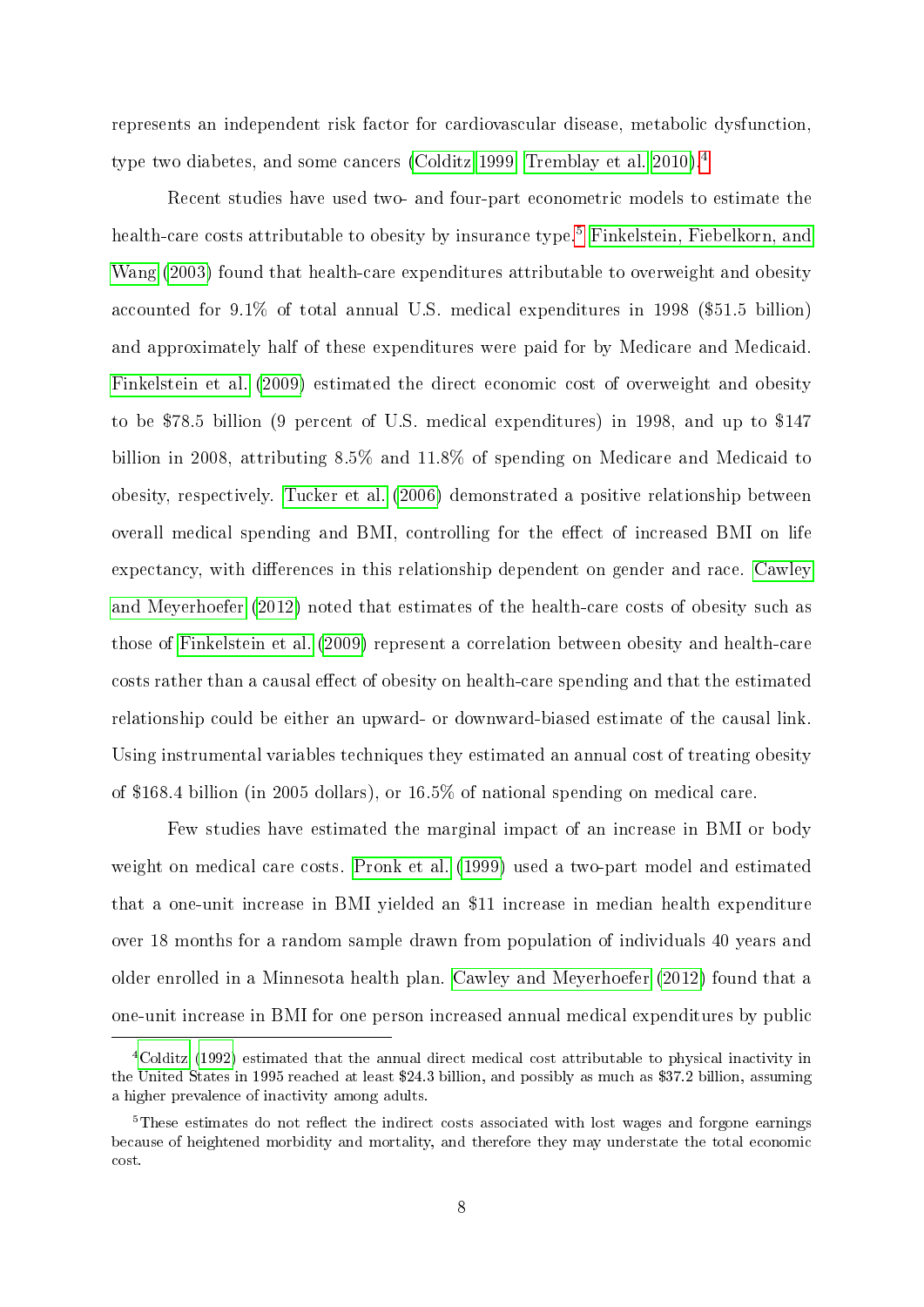and private insurers by \$149 in 2005 dollars for adults with children in the United States. The estimates from both of these studies do not represent the entire U.S. population. An important distinction between our estimates and those from these other studies is that we can generalize our results to the entire U.S. population and we estimate the efect of changes in body weight on publicly funded health-care expenditures.

#### 3. Data

We employ data from the 2007 and 2008 waves of the Medical Expenditure Panel Survey (MEPS). The combined MEPS 2007-2008 sample is representative of the U.S. population of 216,620,093 individuals, and 12,779 of the 42,511 combined MEPS 2007 and 2008 survey respondents had positive public health expenditures and feasible BMI values.<sup>[6](#page-10-0)</sup> We calculate public medical expenditures in constant 2008 dollars as the sum of medical payments by Medicaid, Medicare, other Federal, other public agencies, Veterans Afairs, TRICARE, and other state and local agencies.<sup>[7](#page-10-1)</sup> We use a two-part model to predict the efect of a hypothetical increase in obesity on medical expenditures by individuals with diferent BMIs. However, to extrapolate from these estimates to the entire population we require information on total annual public expenditures for the entire United States. Therefore we use data on total annual national health expenditures from the Center for Medicare and Medicaid Services (CMS) to calculate the total national public medical expenditures attributable to obesity.

To calculate the population prevalence of obesity based on measured body weight and height we use data from the 2007-2008 National Health and Nutrition Examination Survey (NHANES). We also use the NHANES data to account for bias in the self-reported BMIs in MEPS. Table 1 contains summary statistics describing the MEPS and NHANES 20072008 data. The two samples contain respondents with similar average ages, and percentages in the categories for females, smokers, and black. As we would expect,

<span id="page-10-0"></span><sup>&</sup>lt;sup>6</sup>We excluded individuals whose self-reported height and weight implied they had a BMI  $>$ 100.

<span id="page-10-1"></span><sup>7</sup>We defated the 2007 expenditures using the CPI from the Bureau of Labor Statistics.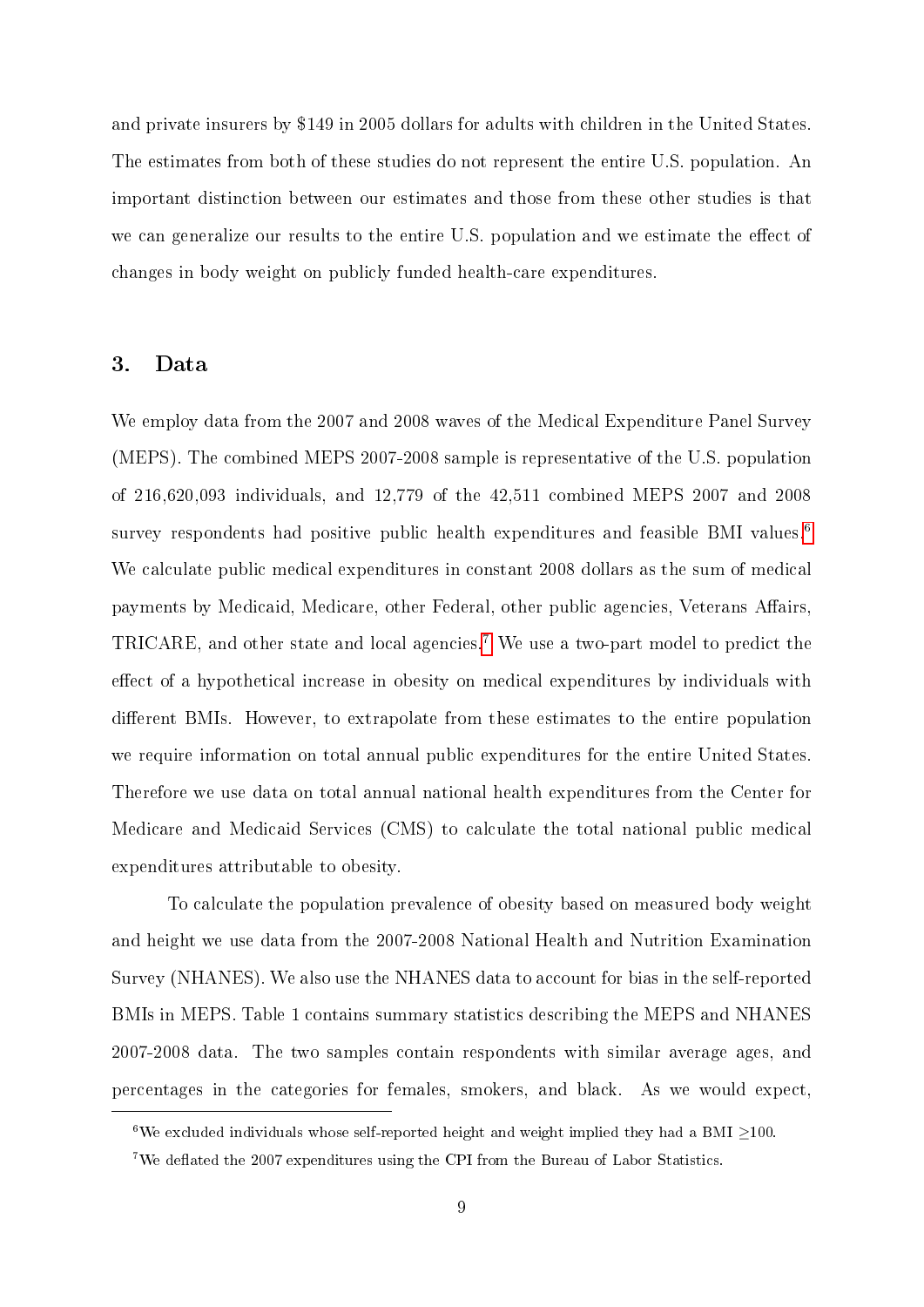given that respondents self-reported BMI in MEPS and had their BMI measured in NHANES, the NHANES sample had a higher average BMI than the MEPS sample, 28.5 versus 27.5. The NHANES respondents had signifcantly lower average incometopoverty ratios than the MEPS respondents. Table 2 compares total and public medical expenditures by obesity status from MEPS 2007-2008 for individuals who had positive total or public medical expenditures. Given positive medical expenditures, compared with the non-obese, obese individuals had significantly higher total and public healthcare expenditures.

[Table 1. Summary Statistics, MEPS and NHANES 2007-2008]

[Table 2. Annual Medical Expenditures by Obesity Status, MEPS 2007-2008]

#### 4. A Model of Individual Health Expenditure

In this section we describe how we estimate the change in the marginal external cost (MEC) of obesity, as measured by public medical expenditures, associated with a change in obesity in an individual, as measured by BMI.

#### 4.1 Conceptual Model of Individual Expenditure

Public medical expenditures for an individual (i)  $(EC<sub>i</sub>)$  depend on many factors including, but not limited to, race, age, gender, education, and income (all contained in  $X$ ), as well as body weight  $(w)$ , as shown in the following equation:

$$
EC_i = g(w_i, X_i, \varepsilon_i). \tag{3}
$$

Therefore,

$$
MEC_i = \frac{\partial EC_i}{\partial w_i} = \frac{\partial g(w_i, X_i, \varepsilon_i)}{\partial w_i},\tag{4}
$$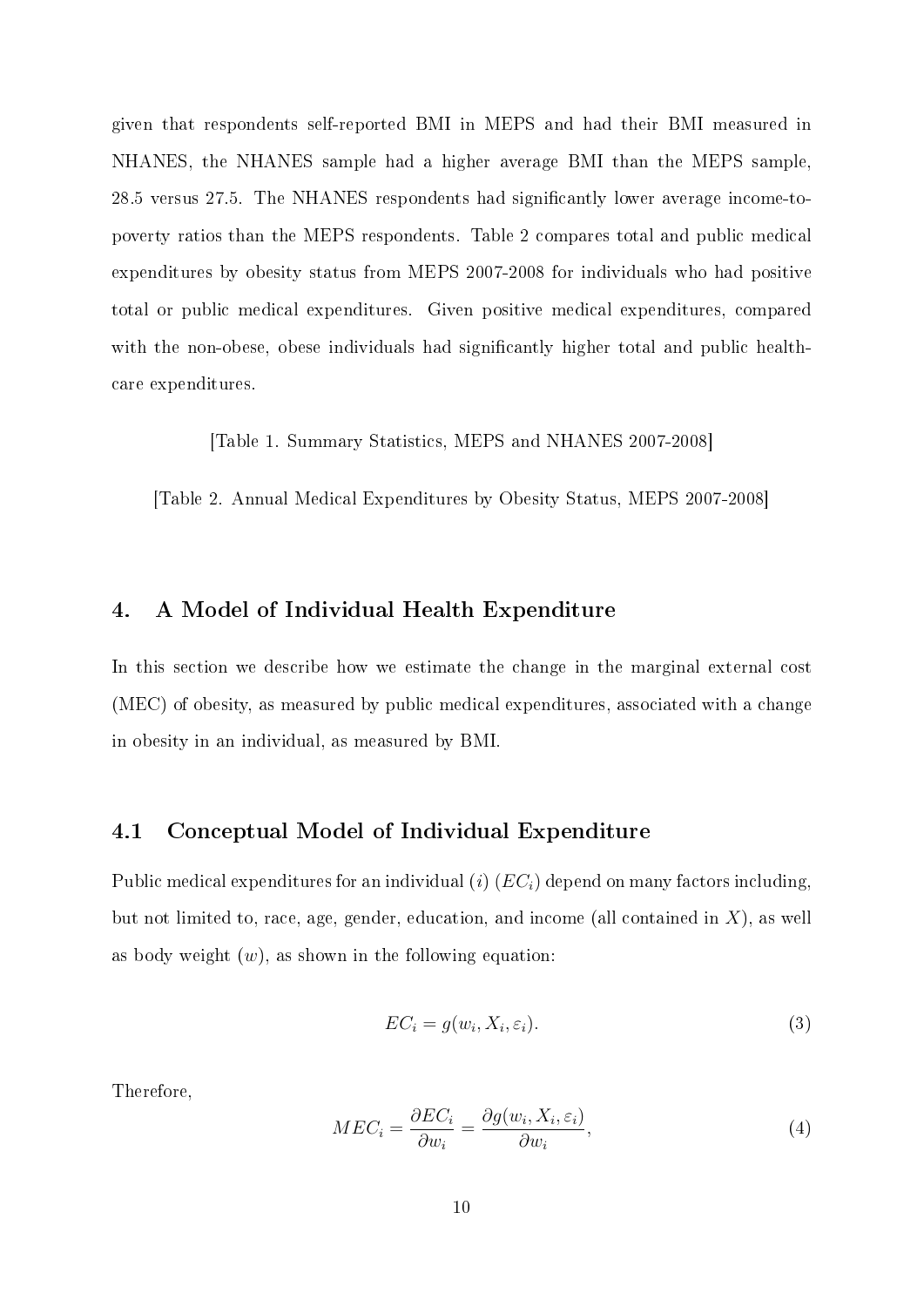describes the marginal effect of a one-unit change in body weight on public medical expenditures. We expect that  $\frac{\partial EC}{\partial w} > 0$  and  $\frac{\partial^2 EC}{\partial w \partial x} \neq 0$ , that is, we expect that the marginal cost of an additional unit of body weight varies across diferent values of body weight, and this impact can change with changes in the values of other covariates. Equation (5) represents the total expected public medical expenditures for a population of individuals with body weight distribution  $f(w)$ , and public medical expenditure as a function of body weight and other factors described by  $g(w, X, \varepsilon)$ 

$$
E(EC) = \int_0^\infty f(w)g(w|X)dw.
$$
 (5)

If the distribution of body weight changes such that  $f'(w)$  now represents the distribution, then Equation (6) represents the expected change in the total public medical expenditure

$$
\Delta E(EC) = E(EC') - E(EC) = \int_0^\infty f'(w)g(w|X)dw - \int_0^\infty f(w)g(w|X)dw.
$$
 (6)

In a given year an individual may have zero public medical expenditures, censoring the data at \$0, and implying that EC is a latent variable that we incompletely observe. To address this aspect, we can estimate a two-stage or two-part model of public medical expenditures [\(Cameron](#page-22-15) and Trivedi [2005,](#page-22-15) pp. 545-546). In the first stage of the procedure we estimate the probability that public medical expenditures are positive given the characteristics of the individual, that is

$$
Pr(\mathbf{d}_i = 1 | X_{1,i}) = \Phi(X'_{1,i} \beta_1), \tag{7}
$$

where  $d_i = 1$  if  $EC_i > 0$ , and zero otherwise. In this equation the vector  $X_1$  includes information on gender, race, education, smoking status, income, and age. In the second stage of the model we estimate a log-linear model of individual public medical expenditures, EC, as a function of BMI and other individual characteristics for these individuals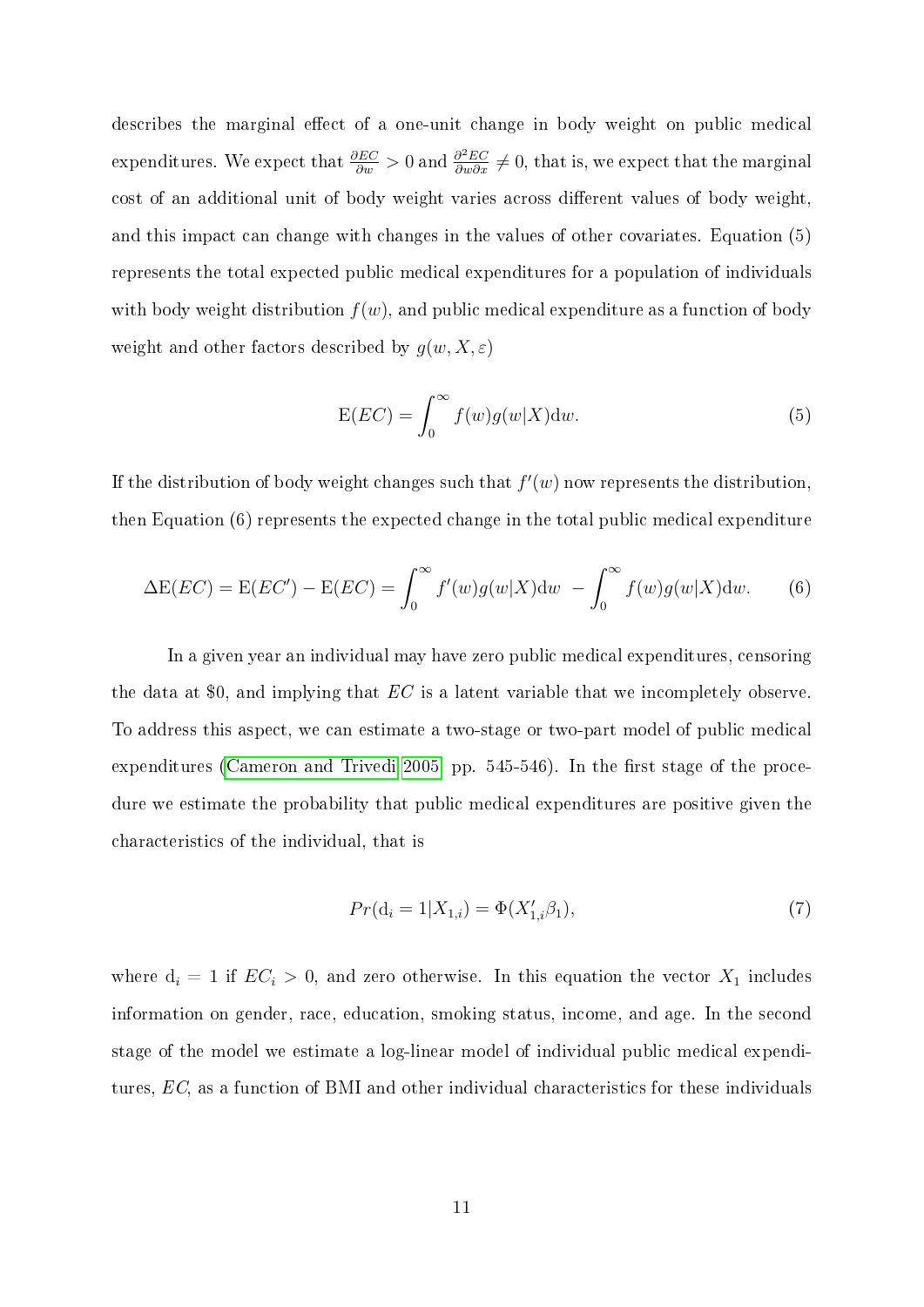having positive public medical expenditures, that is

$$
\ln(EC_i|\mathbf{d}_i=1, X_{2,i}) = \beta_2' X_{2,i} + \mathbf{v}_i.
$$
\n(8)

#### 4.2 Estimates of Two-Stage Model

In the frst stage we estimate a probit model of public medical expenditures as a function of age, the square of age, race, income relative to the federal poverty line, and sex. In the second stage we model the natural logarithm of public medical expenditures as a function of BMI, the square of BMI, age, the square of age, race, smoking status, highest degree earned, income-to-poverty threshold ratio, and gender. We use the results from the firststage probit model in Table 3 and the results from second-stage log-linear model in column 4 of Table 4 to calculate the unconditional marginal efects of the explanatory variables on annual public medical expenditures and to predict public medical expenditures[.8](#page-13-0)

The estimated coefficients from the first-stage probit model imply the marginal effects (all evaluated at the mean) reported in Table 3. The first-stage results suggest that a one-year increase in age (from  $46.4$  to  $47.4$  years) raises the likelihood that an individual has any publicly funded health-care expenditures by 1.3 (=  $-0.04 + 2[0.001]46.5$ ) percentage points. Similarly, compared with men, women have a 6.6 percentage point greater probability of having had any publicly funded medical expenditures over the previous year; and, compared with whites, black individuals have a 6.8 percentage point greater probability. Our results suggest that the probability of positive public medical expenditures will decline 2.6 percentage points for a one-unit increase in income relative to the federal poverty line (i.e., from 4.2 to 5.2) and will be 6.7 percentage points lower

<span id="page-13-0"></span><sup>&</sup>lt;sup>8</sup>We also estimated the second stage of the model with the values of BMI adjusted for misreporting, as in [Cawley](#page-22-9) [\(2004\)](#page-22-9). To calculate the adjusted BMIs, frst, using the NHANES 2007-2008 data, we estimated the relationship between measured BMI and self-reported BMI holding race, gender, age, smoking status, and education constant. Second, we used the coefficients from that model to predict the actual BMIs for individuals in the MEPS. The coefficients on the regressors were not statistically signifcantly diferent, therefore we use the self-reported BMI in MEPS throughout the analysis.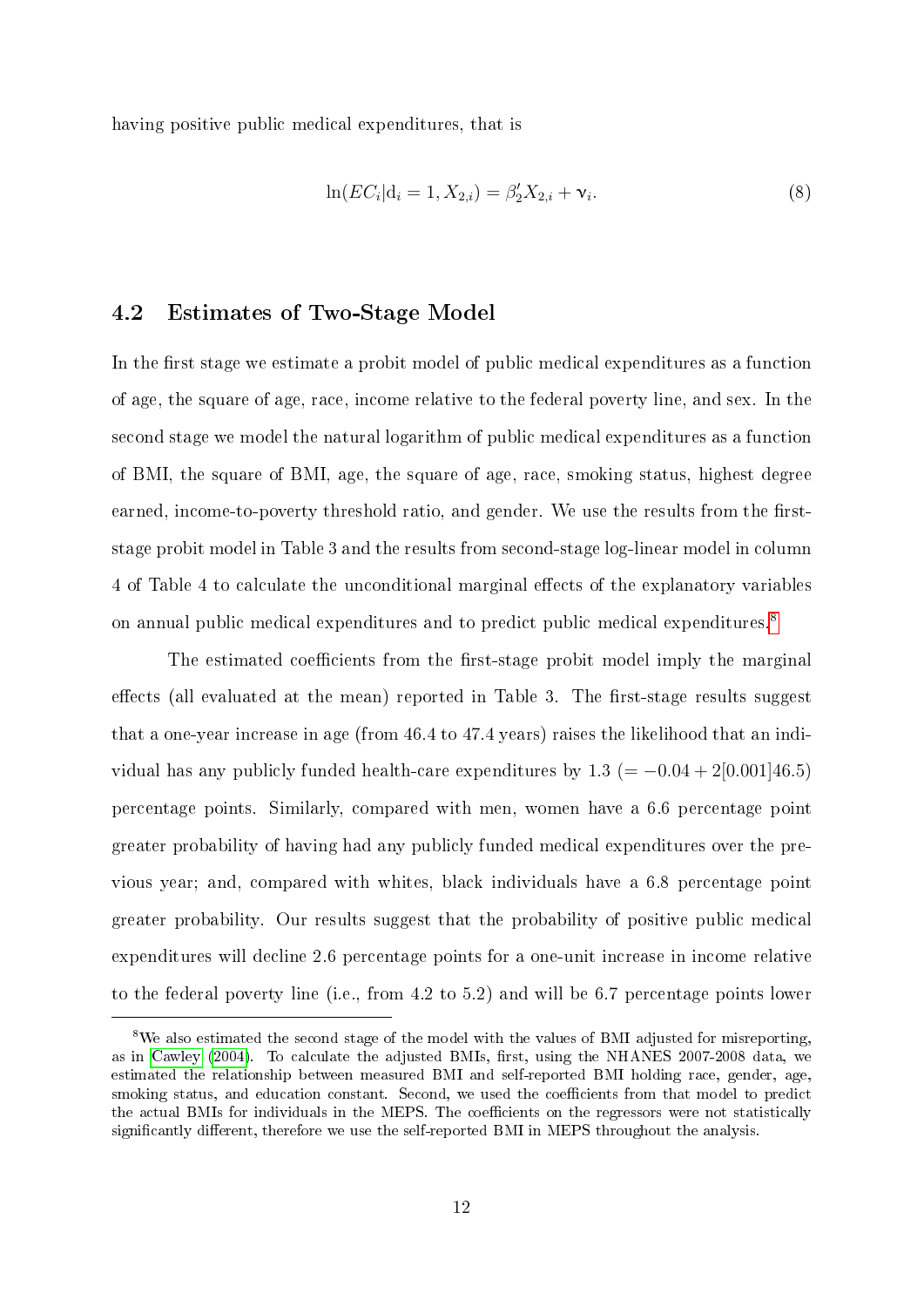for those with a bachelor's degree or higher, compared with others without these tertiary qualifcations.

[Table 3. Public Medical Expenditures: First-Stage marginal Effects]

The second-stage results (see Table 4) imply that that total public medical expenditures are 7.4% greater for women compared with men, and 2.7% greater for blacks compared with whites, given that they have positive public medical expenditures. The model suggests that a one-unit increase in BMI results in a  $100(-0.032 + 2[0.00102]BMI)$  $-3.2 + (0.204) BMI$  percent change in individual publicly funded medical expenditures, given positive public medical expenditures. For example, assuming nonzero public medical expenditures and using a BMI of 28.4, the average among adults in the NHANES 2007 2008 data, a one-unit increase in BMI would imply an increase in medical expenditures of 2.7% (=  $100*(0.032 + 2*[0.00102]*28.5)$  percent), or \$137.5 (=  $0.0265**5,181.40)$  per year for an average adult incuring expenditures of \$5,181. This is similar to the marginal efect of BMI on total medical expenditures of \$149 estimated by Cawley and [Meyerhoe](#page-22-2)[fer](#page-22-2) [\(2012\)](#page-22-2). However, for an obese individual with a BMI of 34 for example, our results imply an increase in annual publicly funded medical expenditures of  $3.8\%$ , or \$222.3 (=  $0.038*\$5,887.8$   $-$  \$84.8 greater than the marginal external cost of an additional unit of BMI for an "average" individual.

[Table 4. Second-Stage Log-Linear Model of Public Medical Expenditures]

Similarly, the second-stage model suggests that for a one-year increase in age we would expect an increase in publicly funded medical expenditures of  $100*(0.011 +$  $2*[0.0003]*Age$  percent, given positive public medical expenditures. Specifically, for a man of average age of 48.9 years, we would predict an increase in publicly funded medical expenditures of a  $4.03\%$  (=  $100*(0.011 + 2*[0.0003]*48.9$  percent), given positive public medical expenditures, as he ages one year.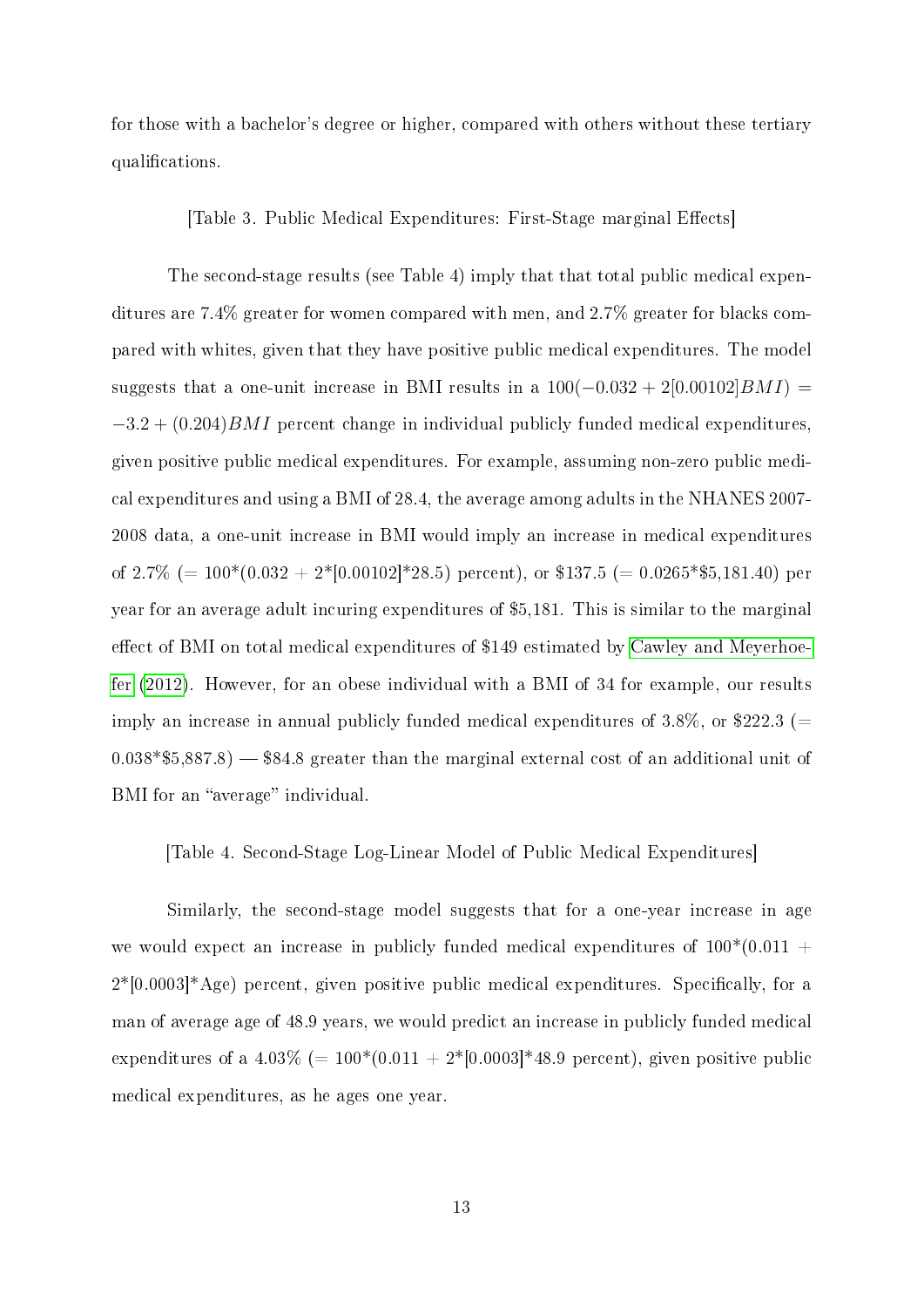#### 5. Measures of External Costs of Obesity

In the analysis that follows, we use the results from the econometric estimation to measure various concepts of external costs of obesity. Each measure entails comparing costs between the current actual situation and some hypothetical alternative situation defned in terms of the distribution of obesity in the population as represented by BMI.

Our procedure for estimating total and marginal public expenditures under actual and counterfactual distributions of obesity entails five steps. In the first step of the procedure we calculate the unconditional expected public medical expenditure per individual, i, using

$$
E(EC_i|X_{1,i}, X_{2,i}) = \Phi(X'_{1,i}\beta_1) \exp(\frac{\sigma^2}{2} + \beta'_2 X_{2,i}),
$$
\n(9)

where  $\sigma^2 = \hat{Var}(ln(\widehat{EC})) = \frac{\Sigma [ln(EC) - ln(\widehat{EC})]^2}{N-k}$ . Next, we find the sum of  $E(EC_i|X_{1,i}, X_{2,i})$ across all individuals, which equals the total predicted public medical expenditures,  $\overline{EC}$ , given actual obesity, using

$$
\widehat{EC} = \sum_{\forall N} \widehat{EC_i} = \sum_{\forall N} \Phi(X'_{1,i}\beta_1) \exp\left(\frac{\sigma^2}{2} + \beta'_2 X_{2,i}\right) \rho_i,\tag{10}
$$

where  $\rho_i$  equals the number of people in the total United States population that MEPS respondent *i* represents.<sup>[9](#page-15-0)</sup> In the third step we repeat the calculation after substituting the counterfactual BMIs for actual BMIs, to predict public medical expenditures implied by the counterfactual distribution of BMI  $(EC<sup>r</sup>)$ . Fourth, we calculate the proportional diference between the predicted public medical expenditures given actual BMIs and the predicted expenditures under the counterfactual scenario as

$$
\% \Delta \widehat{EC} = \frac{(\widehat{EC} - \widehat{EC'})}{\widehat{EC}}.
$$
\n(11)

Lastly, we calculate the change in the annual public cost of obesity (" $PME_{OB}$ " or cost-

<span id="page-15-0"></span><sup>9</sup>This step allows us to scale the sample totals up to the MEPS population. MEPS is nationally representative, but the total medical expenditures in MEPS are less than the total medical expenditures in the United States. Thus, further scaling is needed to produce national estimates.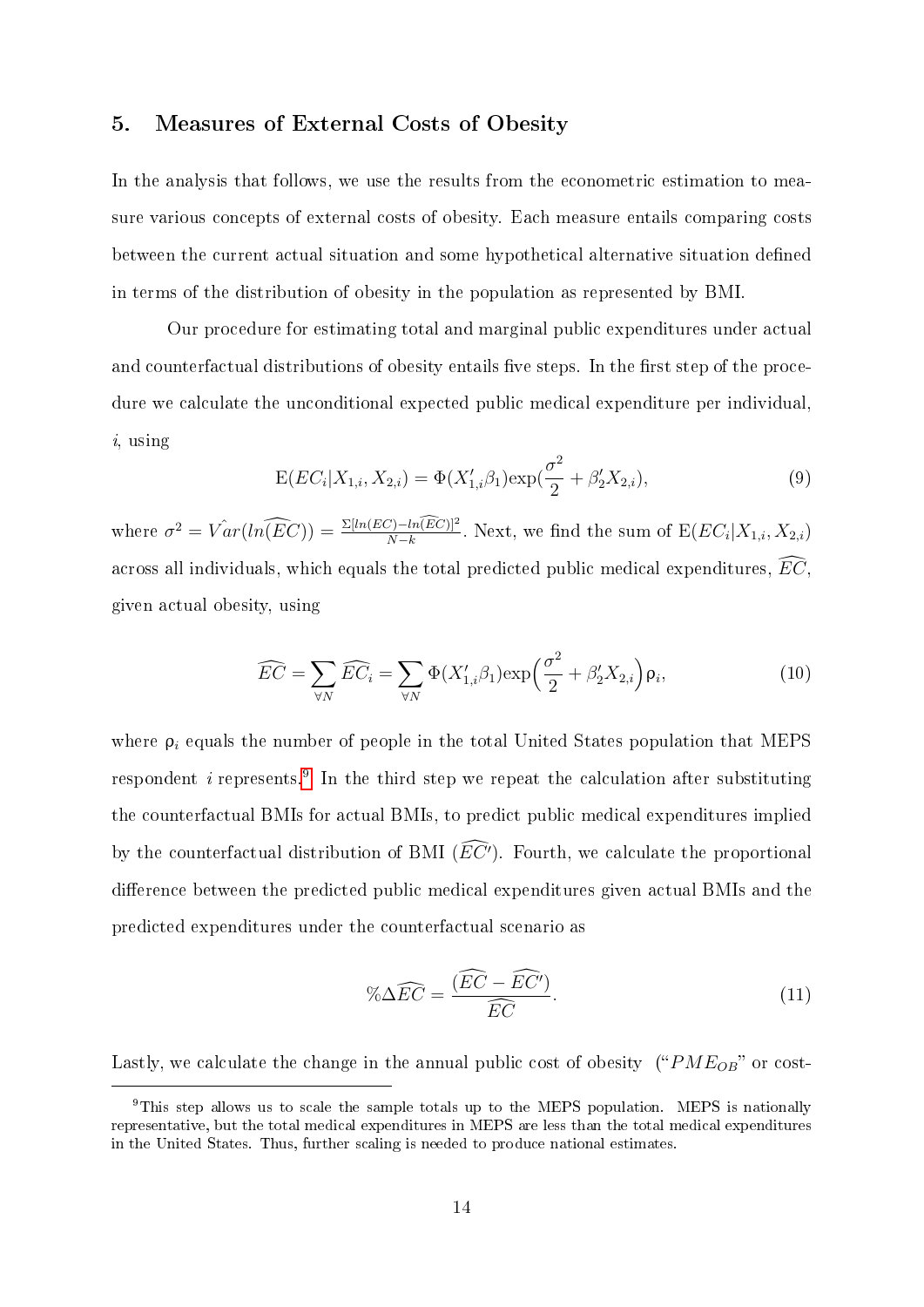savings in Table 5)as

$$
PME_{OB} = \% \Delta \widehat{EC} \times PME,\tag{12}
$$

where PME represents total publicly funded medical expenditures in the United States in a given year, and  $\%\Delta\widehat{EC}$  is computed using (11). When the counterfactual distribution of obesity corresponds to a scenario with zero external cost,  $PME_{OB}$  is a measure of the total public medical expenditure associated with obesity, which corresponds to area C in Figure 2.

We estimate the DWL associated with excess obesity using a similar procedure. First we calculate the deadweight loss for each individual using the individual's actual BMI and the counterfactual socially optimal value,  $BMI^*$  using

$$
\widehat{DWL}_{i} = \frac{1}{2}\widehat{MEC}_{i}(BMI_{i} - BMI_{i}^{\star}),\tag{13}
$$

where

$$
\widehat{MEC}_i = \frac{\partial EC_i}{\partial BMI_i} = \frac{\partial \ln(EC_i)}{\partial BMI_i} \Phi(X_{1,i}'\beta_1) \exp \frac{\sigma^2}{2} + \beta_2' X_{2,i} \quad . \tag{14}
$$

Next we sum the DWLs across individuals and scale up to the MEPS population using the equation

$$
\widehat{DW} L_{MEPS} = \underset{\forall N}{\rho_i} \widehat{DW} L_i. \tag{15}
$$

Like the measure of total costs, this measure must be further scaled to produce national estimates because MEPS medical expenditure is less than the national medical expenditures. In the third step we calculate the ratio of total DWL to total public medical expenditures given under each counterfactual weight scenario using the formula

$$
\%D\widehat{WL} = \frac{\widehat{DW}L_{MEPS}}{\widehat{EC}}.\tag{16}
$$

Last, we calculate the total national DWL (NDWL) as

$$
NDWL = \% \widehat{DWL} \times PME. \tag{17}
$$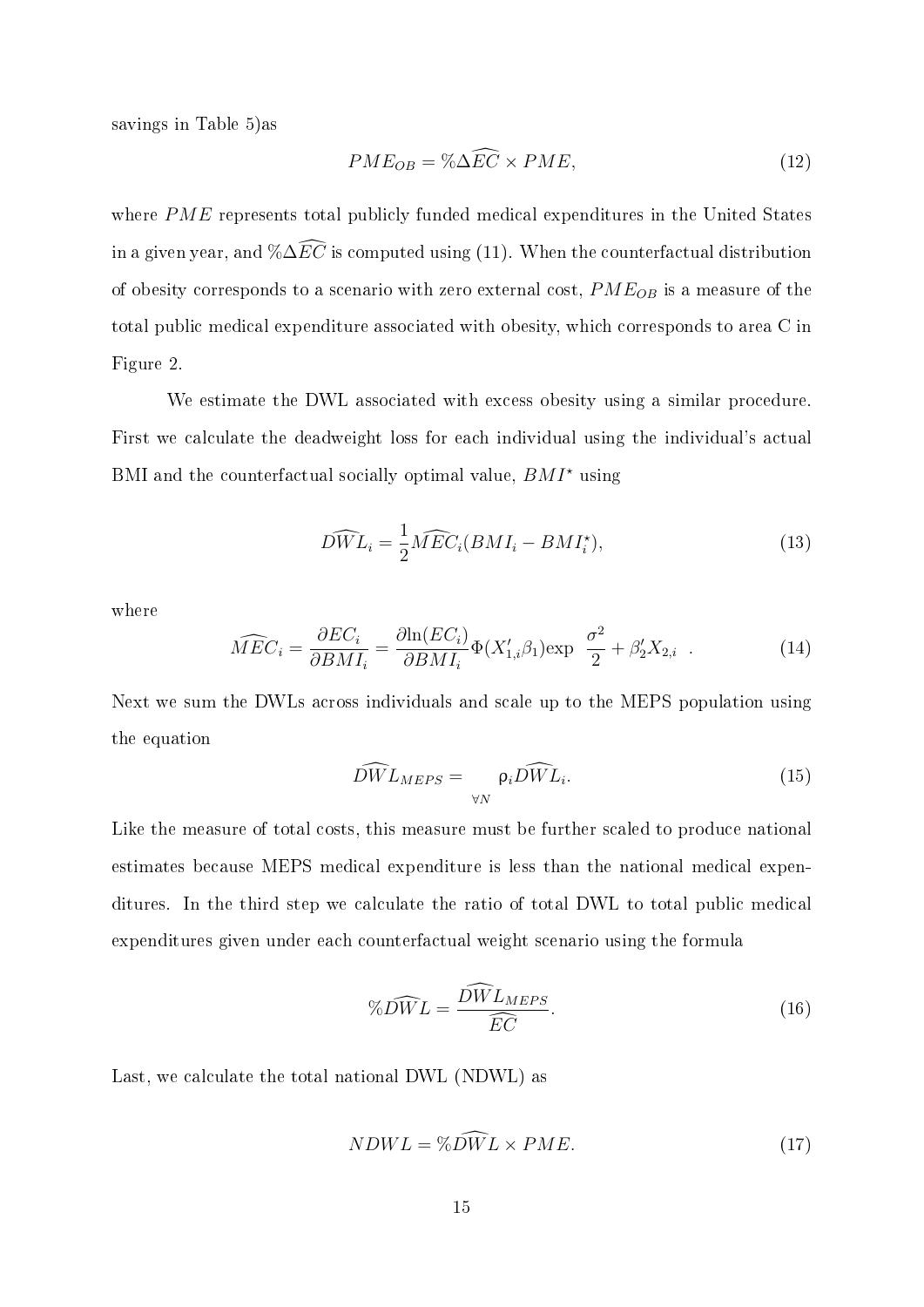#### 5.1 Aggregate Marginal External Cost and DWL

To simulate the efects of a marginal change in obesity, we added 1 unit of BMI to each sample respondent and then recalculated the individual external cost given the new body weight, holding all other personal characteristics constant using Equations  $(9)$ – $(12)$ . If BMI were to increase by 1 unit for each U.S. adult, we estimate that the external (public health-care) cost of obesity would increase by \$32.6 billion. This translates to an average additional external cost of \$147 per year for every adult who gains a unit of BMI.<sup>10</sup>

#### 5.2 Total External Cost and DWL

Further simulations were conducted to estimate the total external costs and the DWL. Using Equations  $(9)$ – $(12)$  we calculated the public medical expenditures attributable to obesity in 2008 for two counterfactual BMI scenarios, taking account of implications for both the total expenditure and the fraction of public expenditures attributable to excess obesity.<sup>11</sup> The counterfactual cases included scenarios in which individuals who are currently obese (with  $BMI > 30$ ) were modeled as having instead either (i) a relatively healthy BMI of 25 or (ii) a BMI of 29, placing them in the overweight but non-obese weight category.

To model the implications of a counterfactual obesity scenario for public healthcare expenditures is one thing; interpreting the results is another. In what follows we discuss those results in a context in which we suppose the counterfactual obesity scenario is the one corresponding to  $Q^*$  in Figure 3. This scenario is optimal in the sense that it is the distribution of obesity that would have resulted had all individuals based their decisions on the marginal social cost of their individual obesity rather than the lesser

<span id="page-17-0"></span> $10$ In 2008 the United States adult population was 221,419,638 (see: [http://www.census.gov/popest/](http://www.census.gov/popest/data/historical/2000s/vintage_2008/index.html) [data/historical/2000s/vintage 2008/index.html\)](http://www.census.gov/popest/data/historical/2000s/vintage_2008/index.html).

<span id="page-17-1"></span><sup>&</sup>lt;sup>11</sup>The estimated % $\Delta EC$ , i.e., the fraction of public medical expenditures attributable to obesity, depends importantly on the amount of body weight the obese are assumed to lose in the counterfactual scenario. For example, reducing the BMI of an obese individual to 25 represents a larger reduction in public medical expenditures for individuals who actually have a BMI of 40 than for those who actually have a BMI of 32.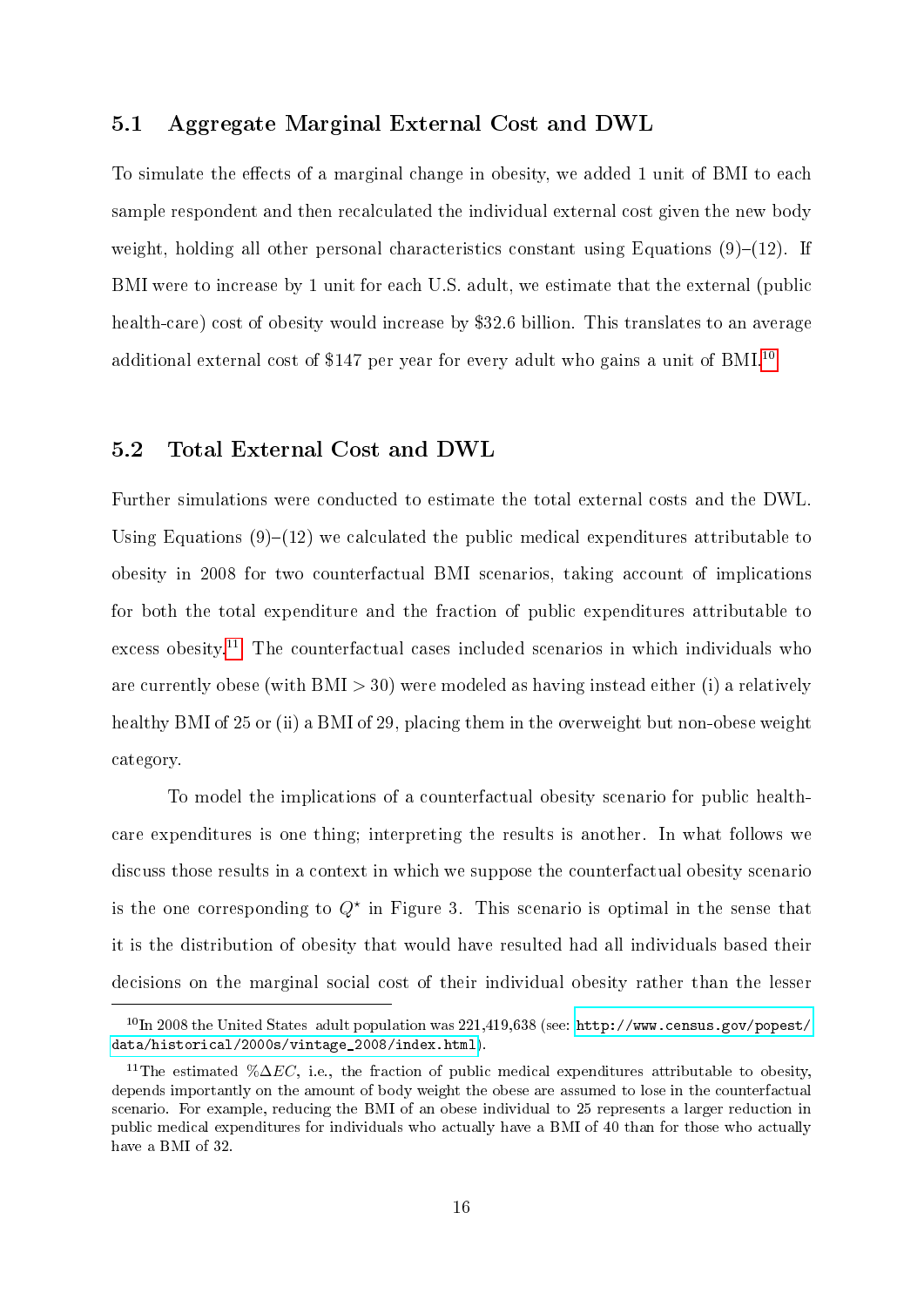marginal private cost that reflects subsidies from government health-care expenditure. With this interpretation of the counterfactual simulation it is possible to estimate the DWL and the total amount of additional public health-care expenditure that is being incurred because of health-care externalities.

[Table 5a. Estimates of Deadweight Loss and Attributable Fraction]

[Table 5b. Estimates of Deadweight Loss and Attributable Fraction using NHANES

#### BMI]

Table 5a reports the results of the analyses using the selfreported BMI and Table 5b reports the results using the NHANES-adjusted BMI. In the following discussion we focus on the results using the NHANES-adjusted BMIs reported in Table 5b because under-reporting body weight and medical expenditures are both positively correlated with BMI [\(Engstrom](#page-22-16) et al. [2003;](#page-22-16) Cawley and [Meyerhoefer](#page-22-2) [2012\)](#page-22-2). However, we report both sets of results for comparison.

The first row in Table 5a reports the effect a one-unit increase BMI, as already described in the previous section. The second row contains the estimates based on an assumption that  $BMI^* = 25$ . Our results imply that we could attribute 9.9% (see row 2) column 1 of Table 5a) of public medical expenditures (in 2008) to excess obesity in the sense that this is the amount that would have been saved if all obese individuals had a BMI of 25 instead of their actual (selfreported) BMIs. This estimate understates the true excess cost if MEPS respondents signifcantly misreport their BMI, therefore we also calculated  $\%\Delta EC$  adjusting the reported BMI as in [Cawley](#page-22-9) [\(2004\)](#page-22-9).

When we adjust the self-reported BMIs for reporting bias using the NHANES 2007-2008 data we estimate that  $12.5\%$  (see row 2 column 1 of Table 5b) of public medical expenditures in 2008 can be attributed to excess obesity. This is a measure of the attributable fraction (AF), which implies that we should attribute \$126 billion (i.e., 12.5%) of the \$1,010.8 billion (constant 2008\$) in public medical expenditures in 2008 to excess obesity (row 2 column 2 of Table 5b). Assuming  $BMI^* = 25$  and using Equations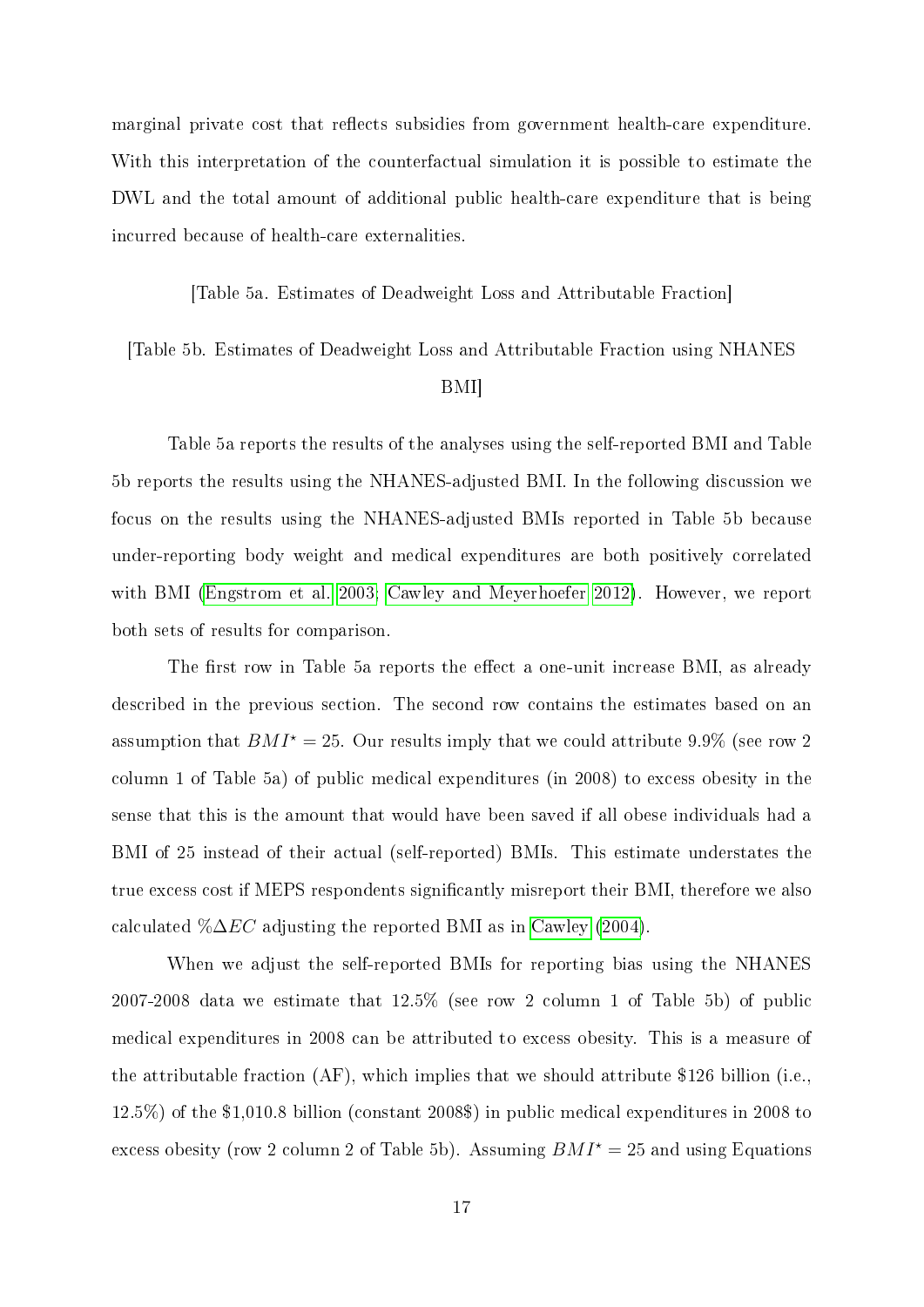$(13)-(17)$  we estimate a national deadweight loss, NDWL, of \$152.0 billion in 2008 (see row 2 column 4 of Table 5b) associated with excess obesity.

The total net social cost of obesity equals the sum of the deadweight loss associated with excess obesity (i.e., area A in Figure 3) and the deadweight loss of taxation associated with the excess government spending (i.e.,  $\delta \times \text{Area } C = EC_{OB}$  in Figure 3), such that the total deadweight loss is  $TDWL = \delta EC_{OB} + NDWL$ . Our results suggest a TDWL of obesity of \$177.2 billion  $(= 0.2*[126.0] + 152.0)$  (see row 2 column 5 of Table 5b) in 2008 assuming  $\delta = 0.2$ , or \$152.0 billion assuming  $\delta = 0$  (row 2 column 4 of Table 5b).

The estimated attributable fraction and excess cost of obesity would decrease if we used a higher counterfactual BMI or body weight. For example, in row 3 of Table 5b we report the corresponding estimates if the socially optimal BMI for the currently obese would be  $BMI^* = 29$  rather than 25, as in row 2. Although the difference in  $BMI^*$  is quite substantial, the numbers remain comparable between the two rows: nearly all of the benefts from reducing obesity are obtained by moving adults from obese to overweight (i.e., to a BMI  $<$  30 as in row 3) and only one percent of the benefits is obtained by moving those same adults, within overweight, to  $BMI^* = 25$  as in row 2.

Rows 4 and 5 of Table 5b report the estimates under the respective scenarios where (i) all currently obese individuals have an BMI of 29 (overweight but not obese) instead and all overweight individuals (with  $25 \leq BMI < 30$ ) have a BMI of 24 (in the normal range) instead; and (ii) all obese and overweight individuals have a BMI of 25 instead. These results also suggest that greater benefts would come from moving the obese to the non-obese category than from moving the over-weight to the normal category.

Our estimates difer from previous estimates, with the exception of [Cawley](#page-22-2) and [Meyerhoefer](#page-22-2) [\(2012\)](#page-22-2), because we allow the cost of obesity to vary with BMI rather than assigning the same cost of obesity to all obese individuals. Our work difers further from that of Cawley and [Meyerhoefer](#page-22-2) [\(2012\)](#page-22-2) in that we estimate the publicly funded or external cost of obesity. In addition, we quantify the net social cost of the current prevalence of obesity and provide a more specifc estimate of the D\L, the existence of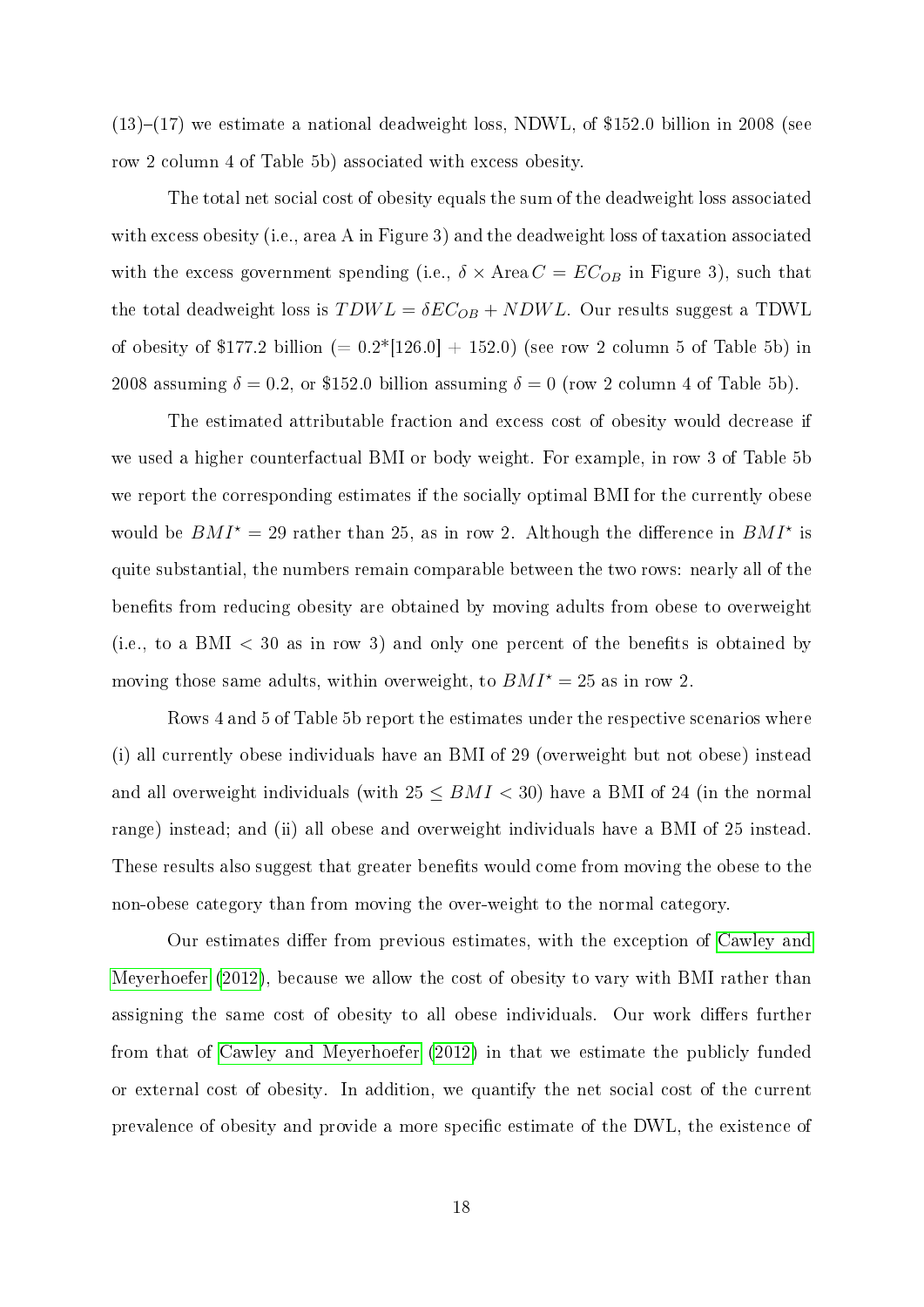which is a necessary condition in an economic justification for government intervention.

#### 6. Conclusion

The evidence presented here suggests that obesity accounts for a signifcant fraction of public medical expenditures and that annual expenditures would increase by \$32.6 billion if every adult gained 1 unit of BMI—a marginal cost of \$147 per year per unit of BMI added by adults in the United States. Furthermore, we estimate that obesity accounted for approximately 12.5% of public medical expenditures in 2008, implying an excess external cost of obesity of at least \$126.0 billion. Our estimate of the fraction of public medical expenditures attributable to obesity is similar to the attributable fractions of Medicare and Medicaid expenditures estimated by [Finkelstein](#page-22-1) et al. [\(2009\)](#page-22-1), 8.5% and 11.8%, respectively. Finally, we estimate that in 2008 the total net social cost of obesitywhich accounts for both the DWL of excess obesity and the DWL of taxation-was \$177.2 billion.

In order to produce national estimates of the total public cost and DWL of excess obesity for United States we chose not to use the instrumental variables techniques used by Cawley and [Meyerhoefer](#page-22-2) [\(2012\)](#page-22-2). However, our estimate of the external cost of obesity in 2008 accounts for approximately 60% of the excess total cost as estimated by [Cawley](#page-22-2) and [Meyerhoefer](#page-22-2) [\(2012\)](#page-22-2). Thus, given that approximately half of all medical expenditures are publicly funded, our estimates are broadly consistent with those of [Cawley](#page-22-2) and [Meyerhoefer](#page-22-2) [\(2012\)](#page-22-2), even though we have not controlled for potential endogeniety and omitted variables in our estimates of the links between BMI and medical expenditures.

While we have demonstrated that the current prevalence of obesity entails a signifcant externality in the form of increased public medical expenditures, a necessary condition for government intervention, we have not attempted to quantify the cost of reducing the prevalence of obesity. Our results imply that the current prevalence of obesity results in an annual net social cost that is as large as the public medical expenditures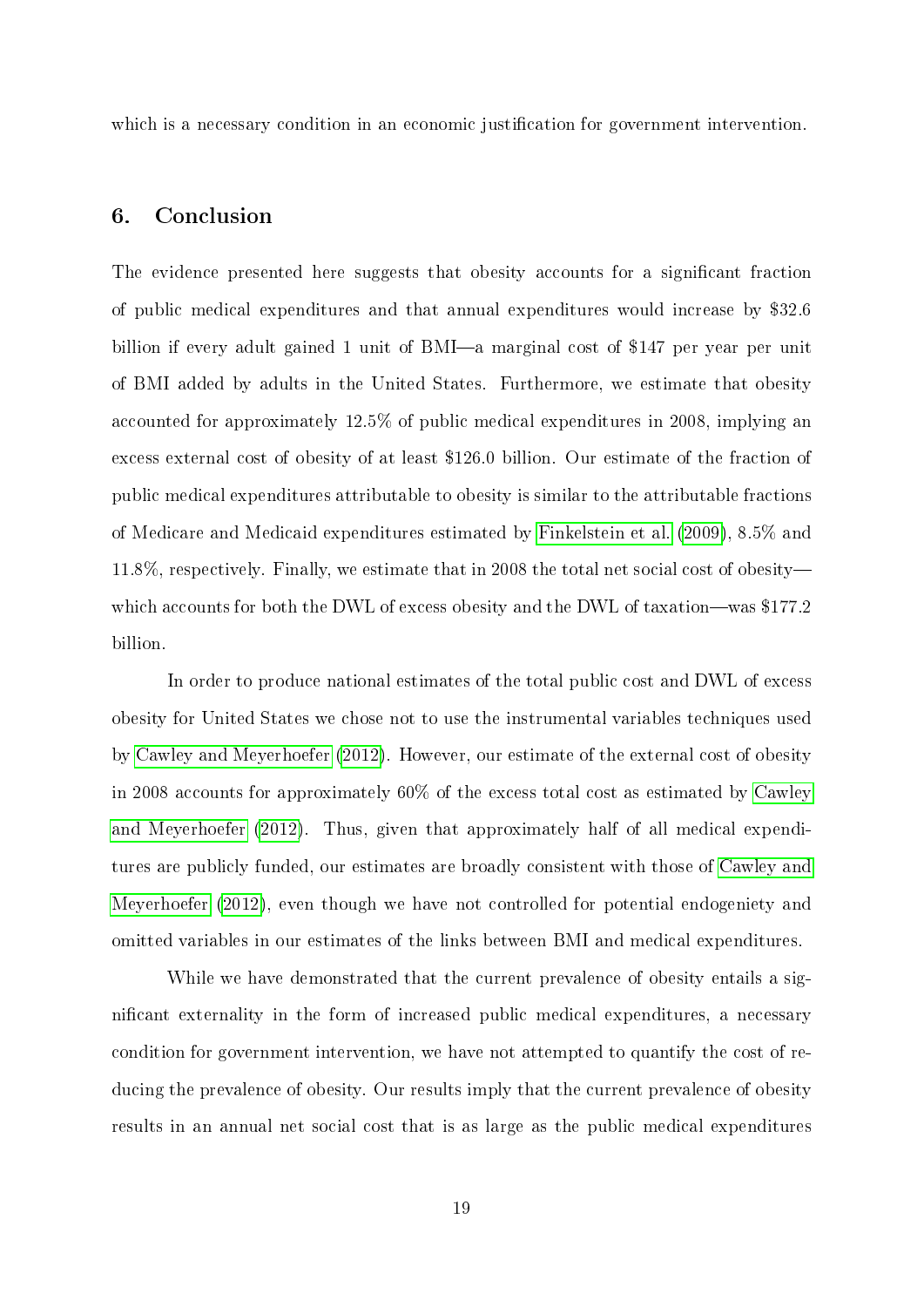attributable to obesity. The relationships are signifcantly nonlinear: the greatest gains can be made by reducing the body weight of the most obese.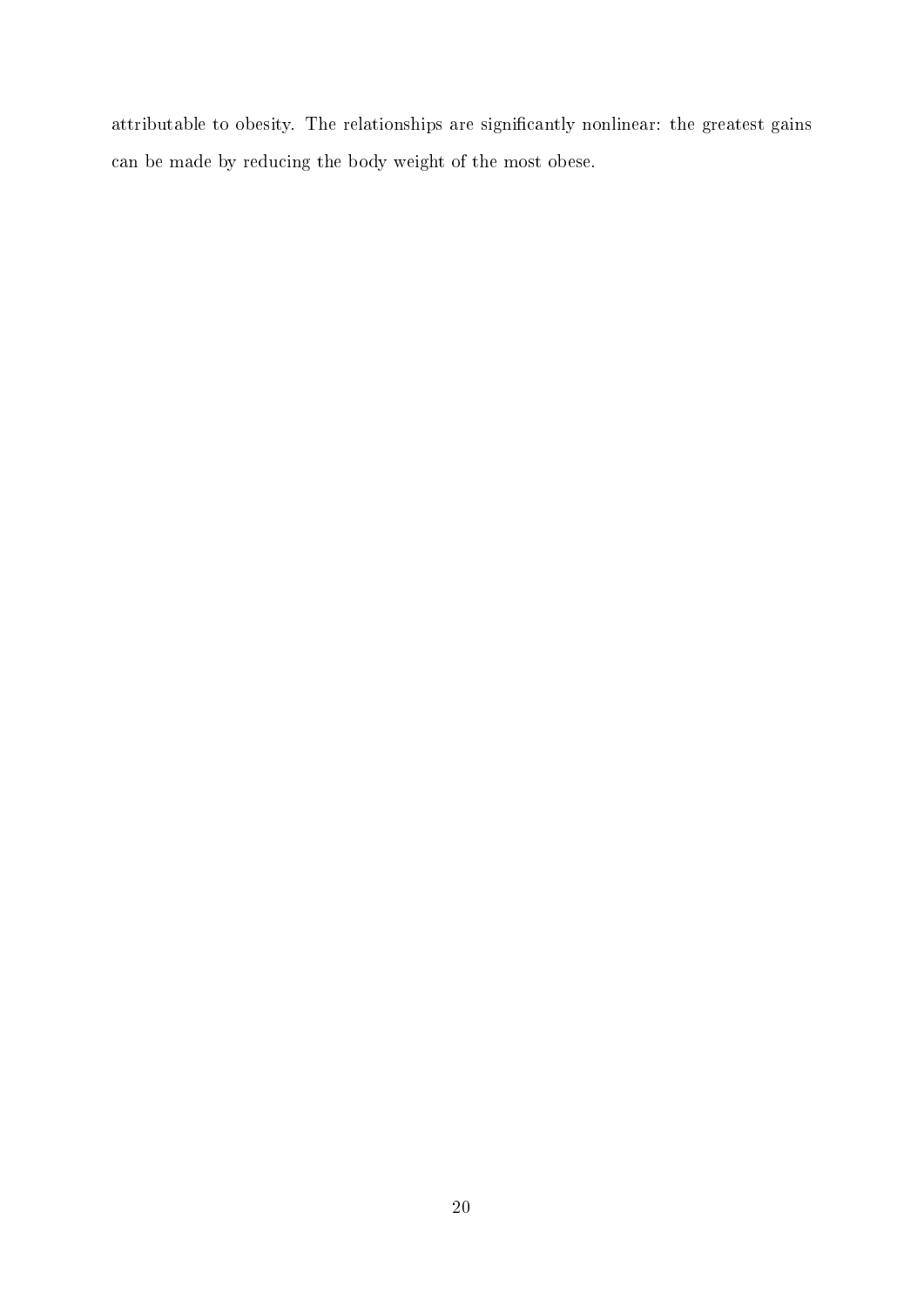#### 7. References

<span id="page-22-12"></span>Allison, D.B., K.R. Fontaine, J.E. Manson, and T.B. VanItallie. 1999. "Annual Deaths Attibutable to Obeisty in the United States." Journal of the American Medical Association 282:1530�1538.

<span id="page-22-10"></span>Ballard, C.L., and D. Fullerton. 1992. "Distortionary Taxes and the Provision of Public Goods." Journal of Economic Perspectives  $6(3)$ :117-131.

<span id="page-22-4"></span>Bhattacharya, J., and N. Sood. 2011. "Who Pays for Obesity?" Journal of Economic Perspectives  $25(1)$ :139-158.

<span id="page-22-15"></span>Cameron, A.C., and P.K. Trivedi. 2005. Microeconometrics: Methods and Applications. New York, NY: Cambridge University Press.

<span id="page-22-9"></span>Cawley, J. 2004. "The Impact of Obesity on Wages." The Journal of Human Resources 39:451-474.

<span id="page-22-2"></span>Cawley, J., and C.D. Meyerhoefer. 2012. "The Medical Care Costs of Obesity: An Instrumental Variables Approach." Journal of Health Economics 31:219-230.

<span id="page-22-8"></span>Centers for Medicare and Medicaid Services. 2011. "National Health Expenditures 2009 Highlights." Working paper, U.S. Department of Health and Human Services.

<span id="page-22-11"></span>Colditz, G.A. 1992. "Economic Costs of Obesity." American Journal of Clinical Nutrition 55:503s�507s.

<span id="page-22-13"></span> $-$ . 1999. "Economic Costs of Obesity and Inactivity." Medicine & Science in Sports & Exercise 31:S663-S667.

<span id="page-22-6"></span>Deurenberg, P. 2001. "Universal Cut-Off BMI Points for Obesity are Not Appropriate." British Journal of Nutrition 85:136-136.

<span id="page-22-16"></span>Engstrom, J.L., S.A. Paterson, A. Doherty, M. Trabulsi, and K.L. Speer. 2003. "Accuracy of Self-Reported Height and Weight in Women: An Integrative Review of the Literature." Journal of Midwifery and Women's Health 48:338-345.

<span id="page-22-14"></span>Finkelstein, E.A., I.C. Fiebelkorn, and G. Wang. 2003. "National Medical Spending Attributable To Overweight And Obesity: How Much, And Who's Paying?" Health Affairs W3:219-226.

<span id="page-22-1"></span>Finkelstein, E.A., J.G. Trogdon, J.W. Cohen, and W. Dietz. 2009. "Annual Medical Spending Attributable to Obesity: Payer-and Service-Specific Estimates." Health Affairs 28:w822–w831.

<span id="page-22-0"></span>Flegal, K.M., M.D. Carroll, B.K. Kit, and C.L. Ogden. 2012. "Prevalence of Obesity and Trends in the Distribution of Body Mass Index Among US Adults, 1999-2010." Journal of the American Medical Association Published Online january 17, 2012.

<span id="page-22-7"></span>Frankenfeld, W.A.R.R.N.C.J.S.S., David C., and D. Becker. 2001. "Limits of Body mass Index to Detect Obesity and Predict Body Composition." Nutrition 17:26-29.

<span id="page-22-3"></span>Freebairn, J. 2010. "Taxation and Obesity?" The Australian Economic Review 43:54-62.

<span id="page-22-5"></span>Gallagher, D., M. Visser, D. Sepulveda, R.N. Pierson, T. Harris, and S.B. Heymsfeld. 1996. "How Useful is Body Mass Index for Comparison of Body Fatness Across Age, Sex, and Ethnic Groups?" American Journal of Epidemiology 143:228-239.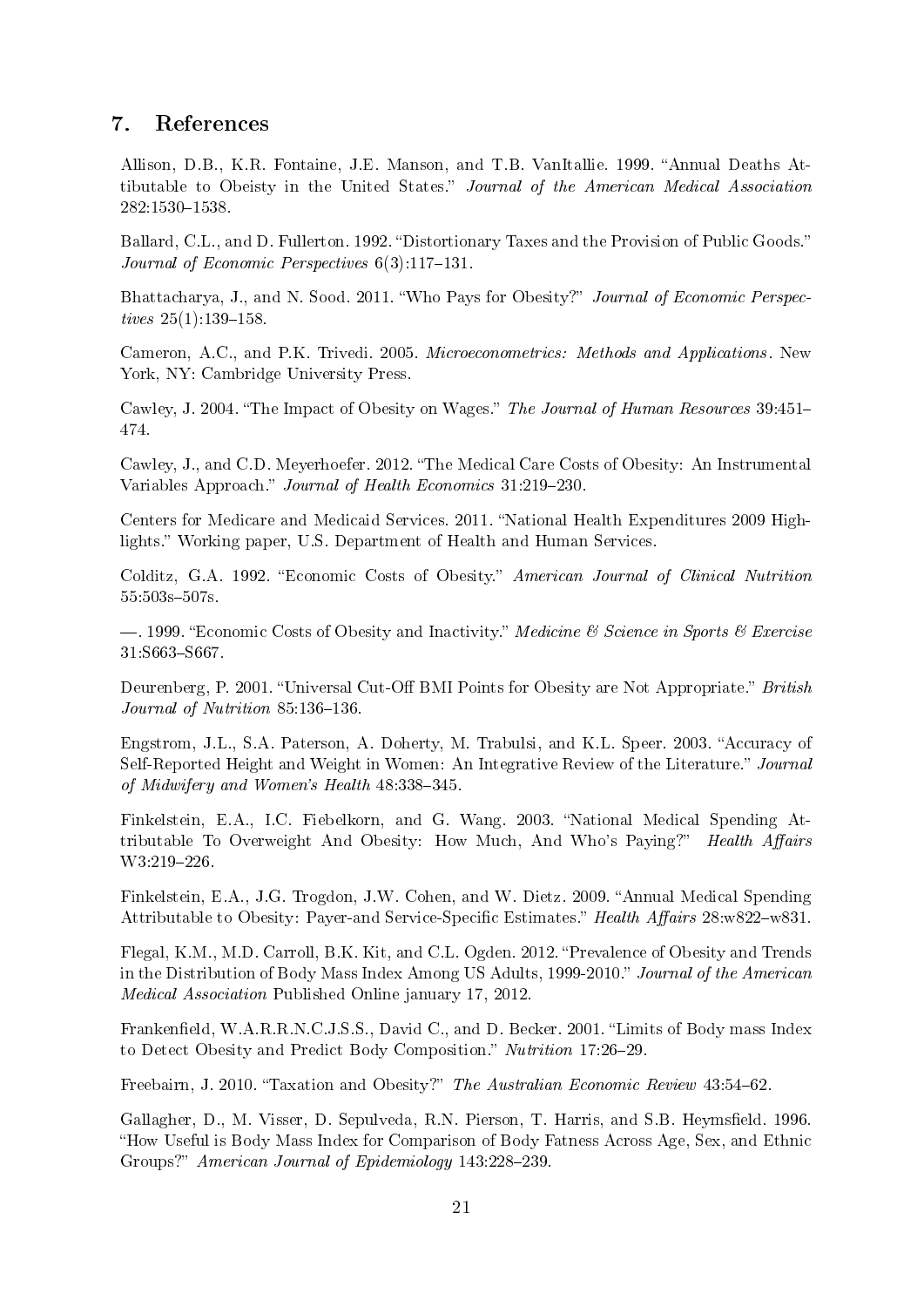<span id="page-23-3"></span>Garn, S.M., W.R. Leonard, and V.M. Hawthorne. 1986. "Three limitations of the body mass index." American Journal of Clinical Nutrition 44:996-997.

<span id="page-23-2"></span>Levi, J., S. Vinter, R.S. Laurent, and L.M. Segal. 2010. "F as in Fat: 2010." Working paper, Robert Wood Johnson Foundation Trust for America's Health, June 2010.

<span id="page-23-0"></span>Ogden, C.L., and M.D. Carroll. 2010. "Prevalence of Overweight, Obesity, and Extreme Obesity Among Adults: United States, Trends 1960-1962 Through 2007-2008." Working paper, Centers for Disease Control and Prevention, National Center for Health Statistics.

<span id="page-23-5"></span>Parks, J.C., A.D. Smith, and J.M. Alston. 2011. "Quantifying Obesity in Economic Research: How Misleading is the Body Mass Index?"

<span id="page-23-7"></span>Philipson, T.J., and R.A. Posner. 2003. "The LongRun Growth in Obesity as a Function of Technological Change." Perspectives in Biology and Medicine 46:S87-S107.

<span id="page-23-6"></span>Prentice, S.J., A. M. 2001. "Beyond Body Mass Index." The International Association for the Study of Obesity, Obesity Reviews 2:141-146, Argues that BMI can be misleading for sub populations and that a more accurate measure of body fatness is needed.

<span id="page-23-11"></span>Pronk, N.P., M. Goodman, P. O'Connor, and B.C. Matinson. 1999. "Relationship Between Modifable Health Risks and ShortTerm Health Care Charges." Journal of the American Medical Association 282:2235-2239.

<span id="page-23-4"></span>Smalley, K.J., A.N. Knerr, Z.V. Kendrick, J.A. Colliver, and O.E. Owen. 1990. "Reassessment of Body Mass Indices." American Journal of Clinical Nutrition 52:405-408.

<span id="page-23-9"></span>Tremblay, M.S., R.C. Colley, T.J. Saunders, G.N. Healy, and N. Owen. 2010. "Physiological and Health Implications of a Sedentary Lifestyle." Applied Physiology, Nutrition and Metabolism 35:725-740.

<span id="page-23-8"></span>Trogdon, J.G., E.A. Finkelstein, T. Hylands, P.S. Dellea, and S.J. KamalBahl. 2008. "Indirect Costs of Obesity: A Review of the Current Literature." Obesity Reviews 9:489-500.

<span id="page-23-10"></span>Tucker, D.M.D., A.J. Palmer, W.J. Valentine, S. Roze, and J.A. Ray. 2006. "Counting the Costs of Overweight and Obesity: Modeling Clinical and Costs Outcomes." Current Medical Research and Opinion 22:575-586.

U.S. Office of Management and Budget. 2010. "The Budget for Fiscal Year 2012: Historical Tables." Working paper, The White House.

White House Task Force on Childhood Obesity. 2010. "Solving the Problem of Childhood Obesity within a Generation." Working paper, Executive Office of the President of the United States.

<span id="page-23-1"></span>Wolf, A.M., and G.A. Colditz. 1998. "Current estimates of the economic cost of obesity in the United States." Obesity Research 6:97-106.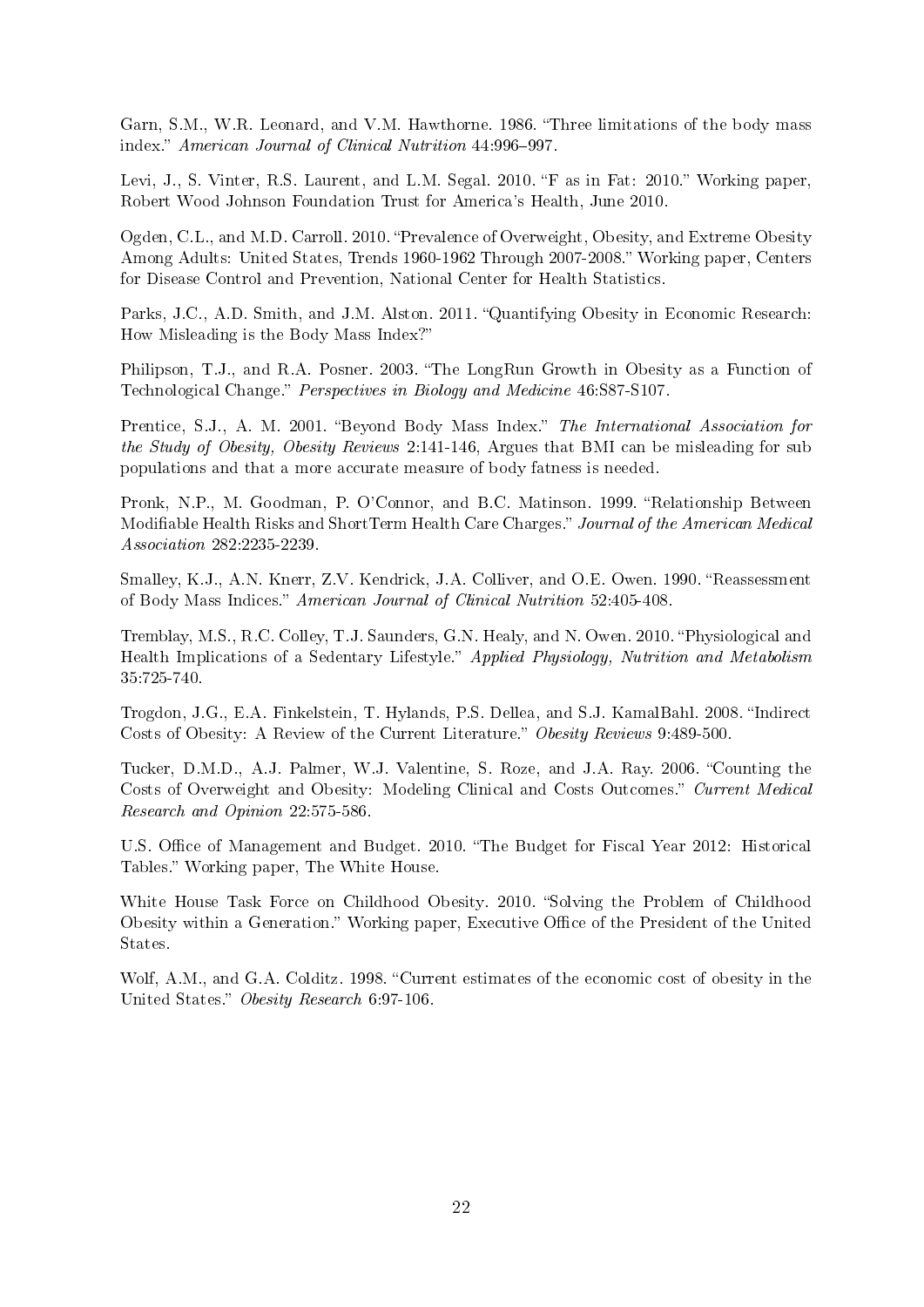## 8. Tables and Figures



Figure 1: Public Share of Total U.S. Medical Expenditures, 1960-2009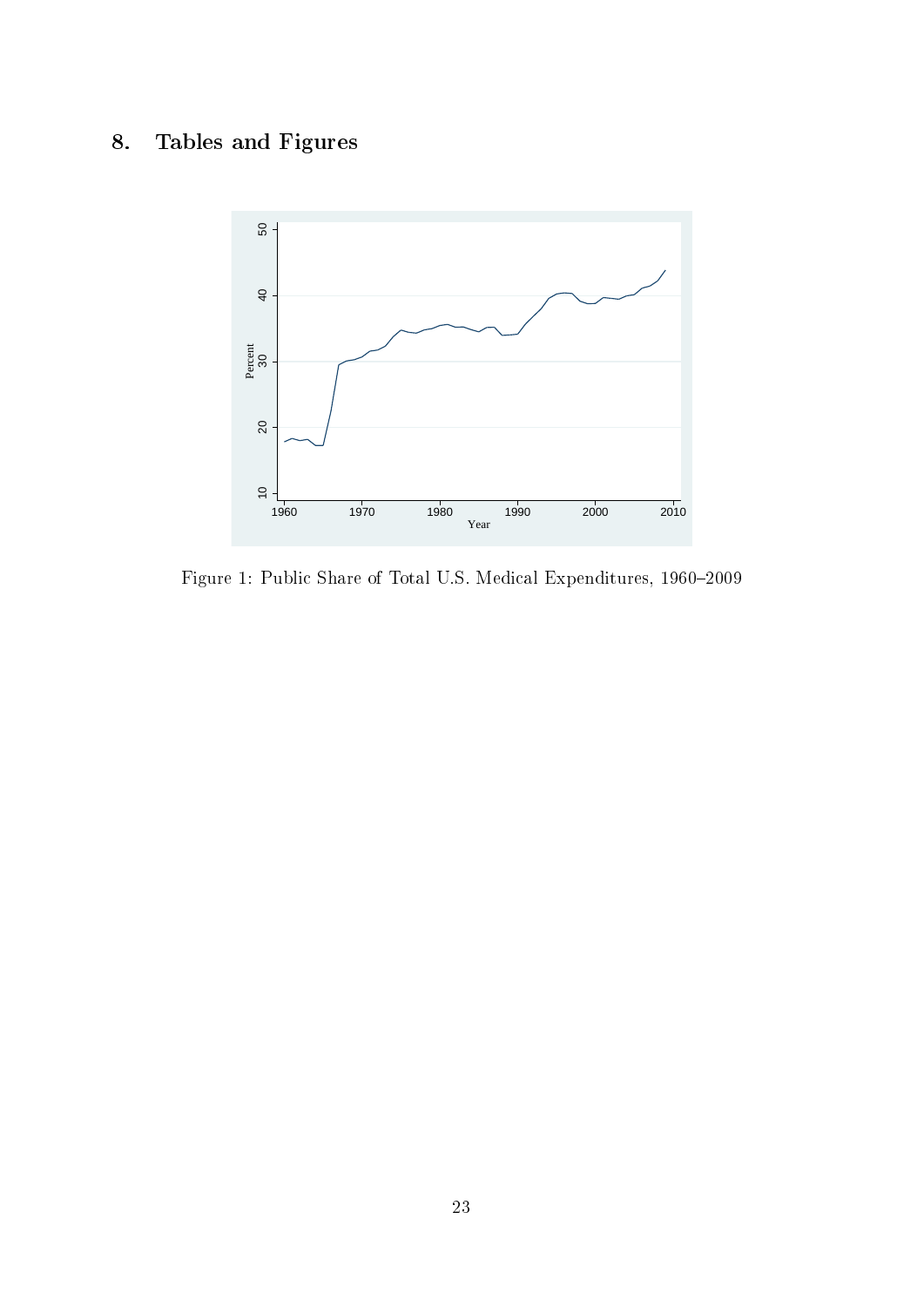

Figure 2: Annual Medical Expenditures by Weight Category, MEPS 2007-2008



Figure 3: Marginal Social Costs and Marginal Private Costs of Obesity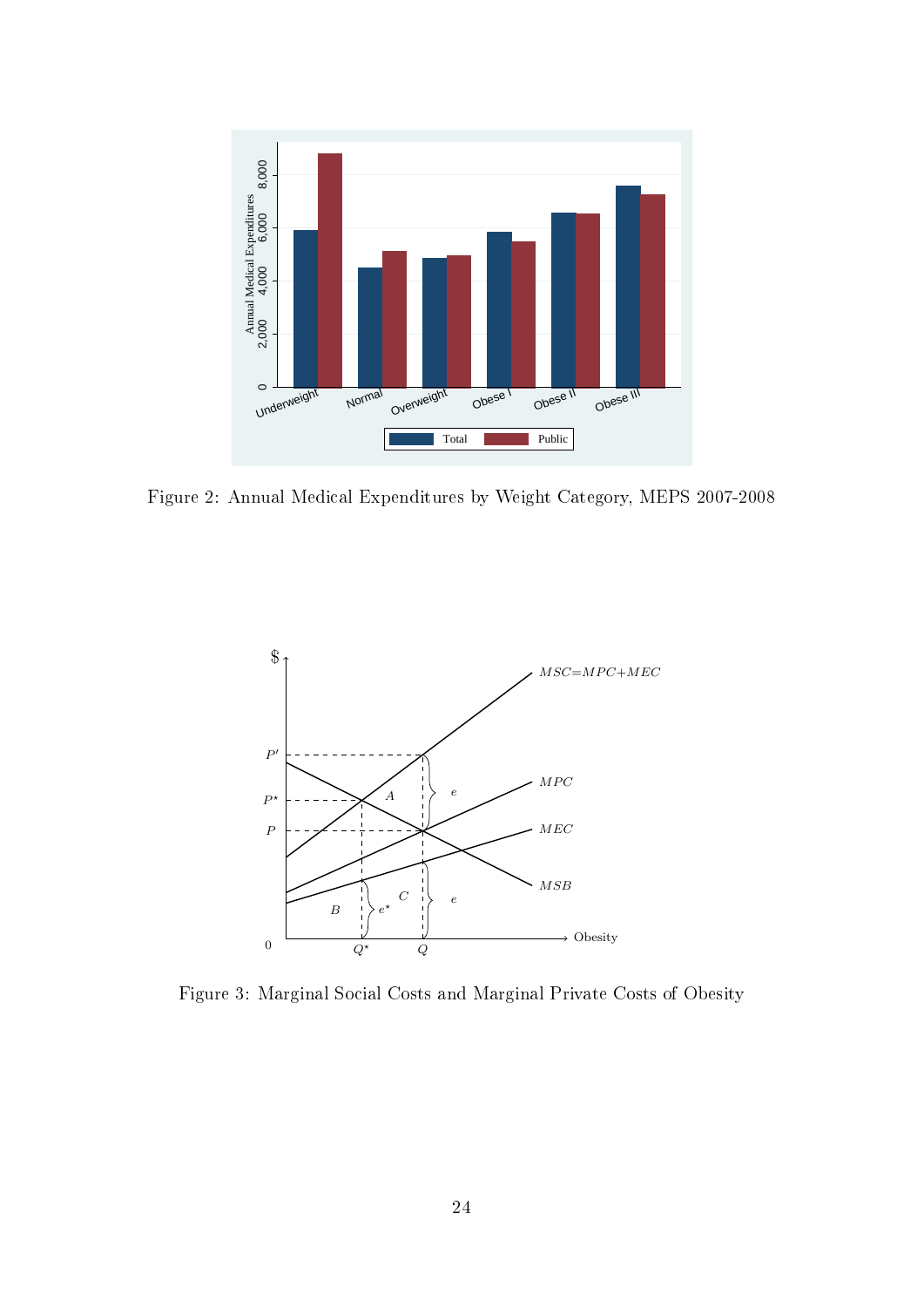|                                             | <b>MEPS</b>         | <b>NHANES</b>   |
|---------------------------------------------|---------------------|-----------------|
| Female $(\%)$                               | 0.50<br>(0.003)     | 0.51<br>(0.01)  |
| Age                                         | 46.40<br>(0.20)     | 45.78<br>(0.46) |
| <b>BMI</b>                                  | 27.52<br>(0.05)     | 28.48<br>(0.15) |
| Positive total medical expenditures $(\%)$  | 0.84<br>(0.003)     |                 |
| Total medical expenditures (2008\$)         | 4,373.77<br>(77.76) |                 |
| Positive public medical expenditures $(\%)$ | 0.30<br>(0.004)     |                 |
| Public medical expenditures (2008\$)        | 1,612.80<br>(47.79) |                 |
| Income-to-poverty ratio                     | 4.17<br>(4.43)      | 3.00<br>(0.09)  |
| Smoker $(\%)$                               | 0.18<br>(0.004)     | 0.22<br>(0.01)  |
| Black $(\%)$                                | 0.12<br>(0.005)     | 0.11<br>(0.02)  |
| High school degree $(\%)$                   | 0.49<br>(0.005)     | 0.24<br>(0.01)  |
| Bachelors degree $(\%)$                     | 0.26<br>(0.005)     | 0.25<br>(0.02)  |
| Observations                                | 42,511              | 5,585           |

| Table 1. Summary Statistics, MEPS and NHANES 2007-2008 |  |  |  |
|--------------------------------------------------------|--|--|--|
|                                                        |  |  |  |

Notes: All summary statistics were calculated using the survey weights provided in MEPS and NHANES 2007-2008. Standard errors in parentheses.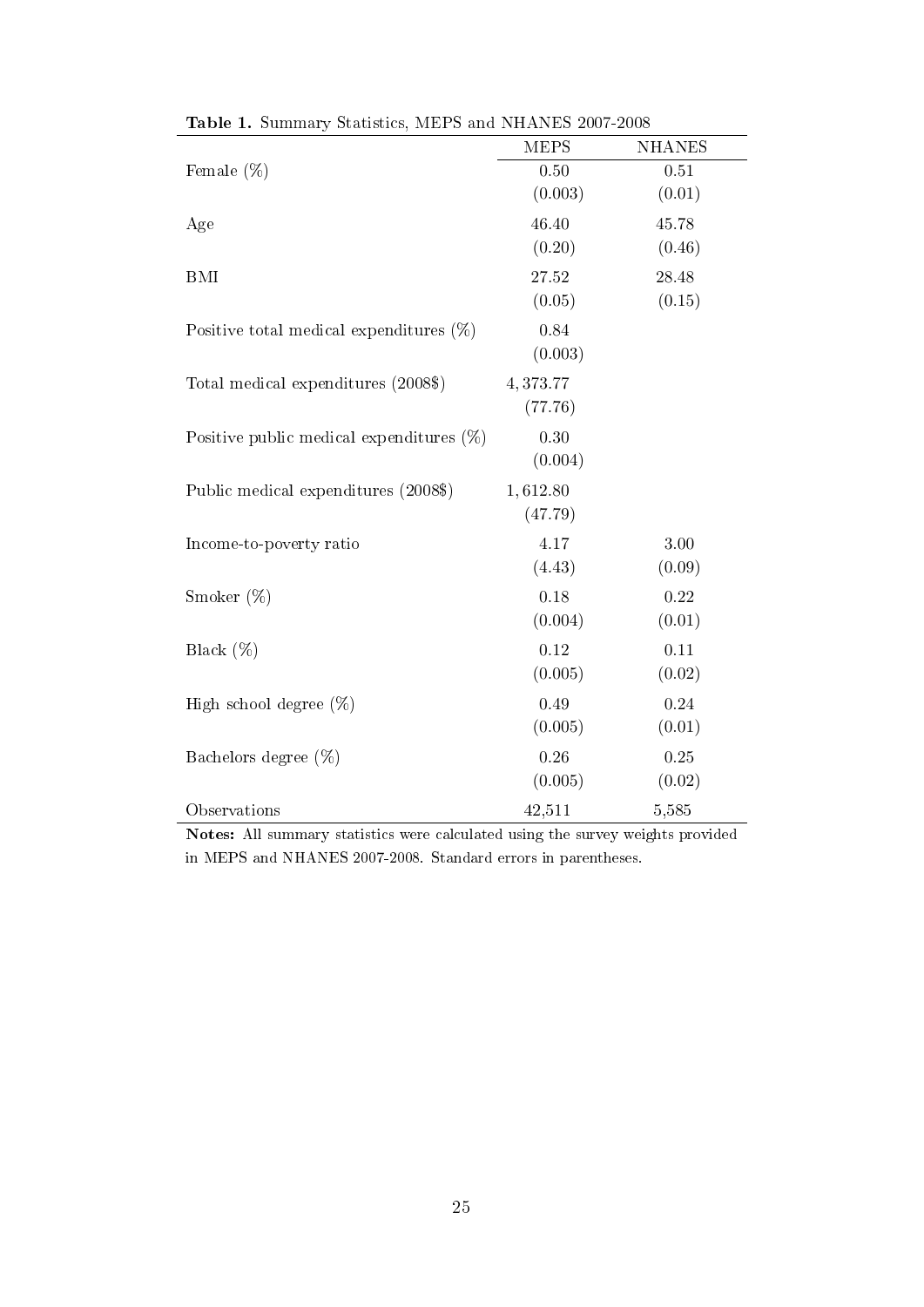| <b>Table 2.</b> Annual Medical Expenditures by Obesity Status, MEPS 2007-2008 |           |           |              |  |  |
|-------------------------------------------------------------------------------|-----------|-----------|--------------|--|--|
|                                                                               | Non-Obese | Obese     | Difference   |  |  |
| Total medical expenditures (2008\$)                                           | 4,637.92  | 5, 851.25 | $1,213.34**$ |  |  |
|                                                                               | (80.35)   | (119.57)  | (144.06)     |  |  |
| Public medical expenditures (2008\$)                                          | 5, 181.40 | 5,887.83  | $706.43**$   |  |  |
|                                                                               | (147.57)  | (182.36)  | (234.59)     |  |  |

Table 2. Annual Medical Expenditures by Obesity Status, MEPS 2007-2008

Notes: Means for individuals with positive total or public medical expenditures. Standard errors in parentheses.

| <b>Table 5.</b> Public Medical Expenditures: Pirst-Stage Marginal Effects |                 |
|---------------------------------------------------------------------------|-----------------|
| Income-to-poverty ratio                                                   | $-0.0261**$     |
|                                                                           | (0.00167)       |
| Age                                                                       | $-0.0390**$     |
|                                                                           | (0.00154)       |
| Age <sup>2</sup>                                                          | $0.000564$ **   |
|                                                                           | $(1.79e^{-05})$ |
| Female                                                                    | $0.0659**$      |
|                                                                           | (0.00640)       |
| Black                                                                     | $0.0676**$      |
|                                                                           | (0.00934)       |
| Smoker                                                                    | $0.0595**$      |
|                                                                           | (0.00911)       |
| High school diploma                                                       | $-0.0236**$     |
|                                                                           | (0.00821)       |
| College degree or more                                                    | $-0.0672**$     |
|                                                                           | (0.00964)       |
| Indicator for 2008                                                        | 0.0113          |
|                                                                           | (0.00616)       |
| Observations                                                              | 42,511          |

Table 3. Public Medical Expenditures: First-Stage Marginal Efects

Note: Standard errors in parentheses,  $**$  indicates  $p < 0.01$ ,  $*$ indicates  $p < 0.05$ . Marginal effects evaluated at the sample mean.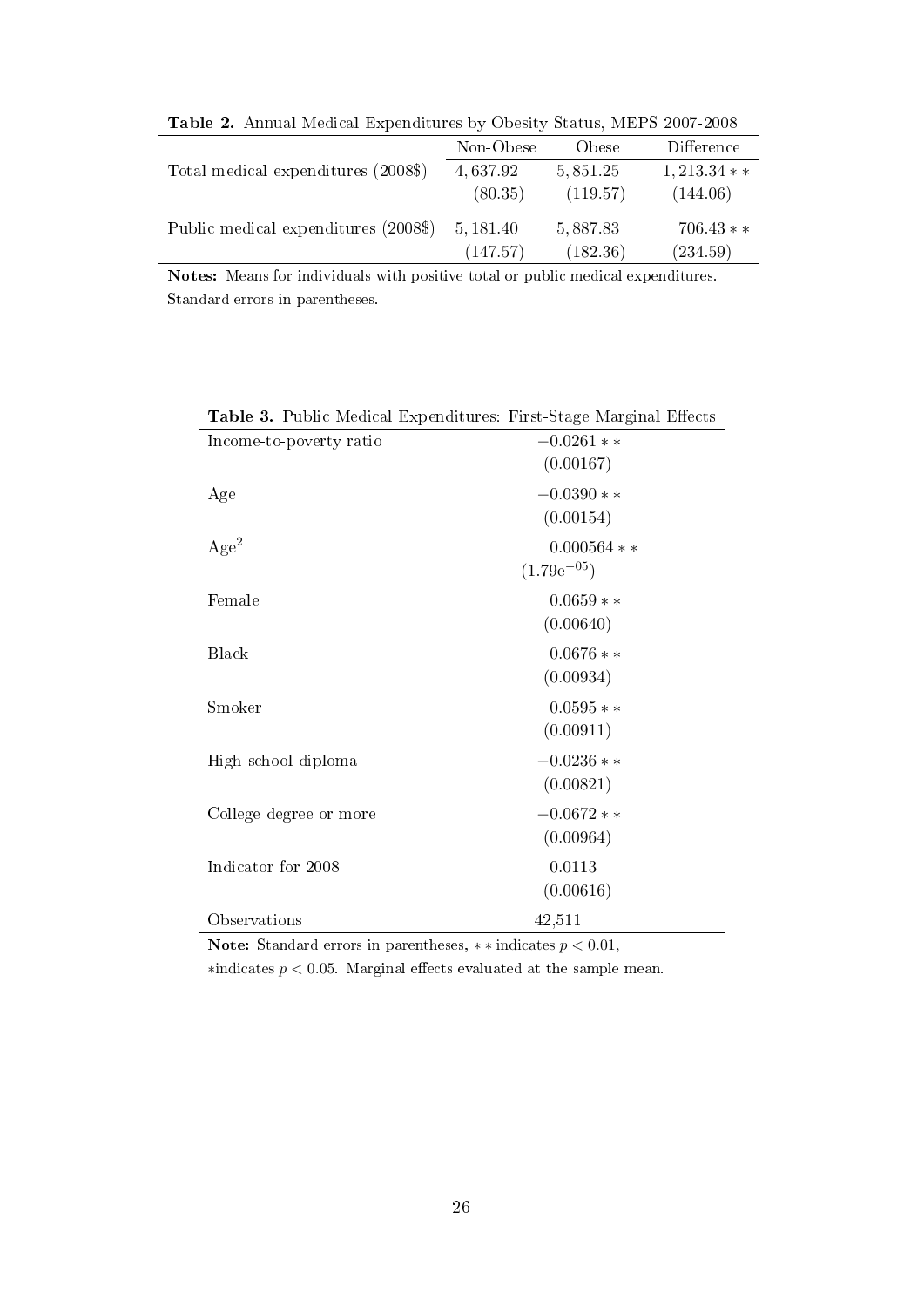|                         | (1)          | (2)          | (3)          | (4)          |
|-------------------------|--------------|--------------|--------------|--------------|
| <b>BMI</b>              | $-0.0339*$   | $-0.0347*$   | $-0.0307$    | $-0.0316*$   |
|                         | (0.0161)     | (0.0162)     | (0.0159)     | (0.0159)     |
| BMI <sup>2</sup>        | $0.00111**$  | $0.00112**$  | $0.00101**$  | $0.00102**$  |
|                         | (0.000236)   | (0.000235)   | (0.000233)   | (0.000233)   |
| Female                  | $0.139**$    | $0.133**$    | 0.0773       | 0.0741       |
|                         | (0.0411)     | (0.0411)     | (0.0410)     | (0.0410)     |
| Income-to-poverty ratio |              |              | $-0.0793**$  | $-0.0742**$  |
|                         |              |              | (0.00673)    | (0.00712)    |
| Age                     | $-0.00512$   | $-0.00384$   | 0.00900      | 0.0106       |
|                         | (0.00658)    | (0.00657)    | (0.00661)    | (0.00664)    |
| Age <sup>2</sup>        | $0.000407**$ | $0.000396**$ | $0.000290**$ | $0.000276**$ |
|                         | $(6.01e-05)$ | $(6.00e-05)$ | $(6.01e-05)$ | $(6.04e-05)$ |
| Black                   | $0.130*$     | $0.124*$     | 0.0340       | 0.0271       |
|                         | (0.0522)     | (0.0521)     | (0.0518)     | (0.0518)     |
| Smoker                  | $0.251**$    | $0.255**$    | $0.171**$    | $0.160**$    |
|                         | (0.0596)     | (0.0596)     | (0.0595)     | (0.0597)     |
| High school diploma     |              |              |              | $-0.0724$    |
|                         |              |              |              | (0.0442)     |
| College degree or more  |              |              |              | $-0.152*$    |
|                         |              |              |              | (0.0642)     |
| Indicator for 2008      |              | $-0.259**$   | $-0.269**$   | $-0.267**$   |
|                         |              | (0.0393)     | (0.0390)     | (0.0390)     |
| Constant                | $5.697**$    | $5.808**$    | $5.771**$    | $5.803**$    |
|                         | (0.293)      | (0.295)      | (0.291)      | (0.292)      |
| Observations            | 12,779       | 12,779       | 12,779       | 12,779       |
| $\mathbf{R}^2$          | 0.140        | 0.144        | 0.159        | 0.160        |

Table 4. Second-Stage Log-Linear Model of Public Medical Expenditures

Note: Robust standard errors in parentheses,  $\ast \ast$  indicates  $p < 0.01, \ast$  indicates  $p < 0.05$